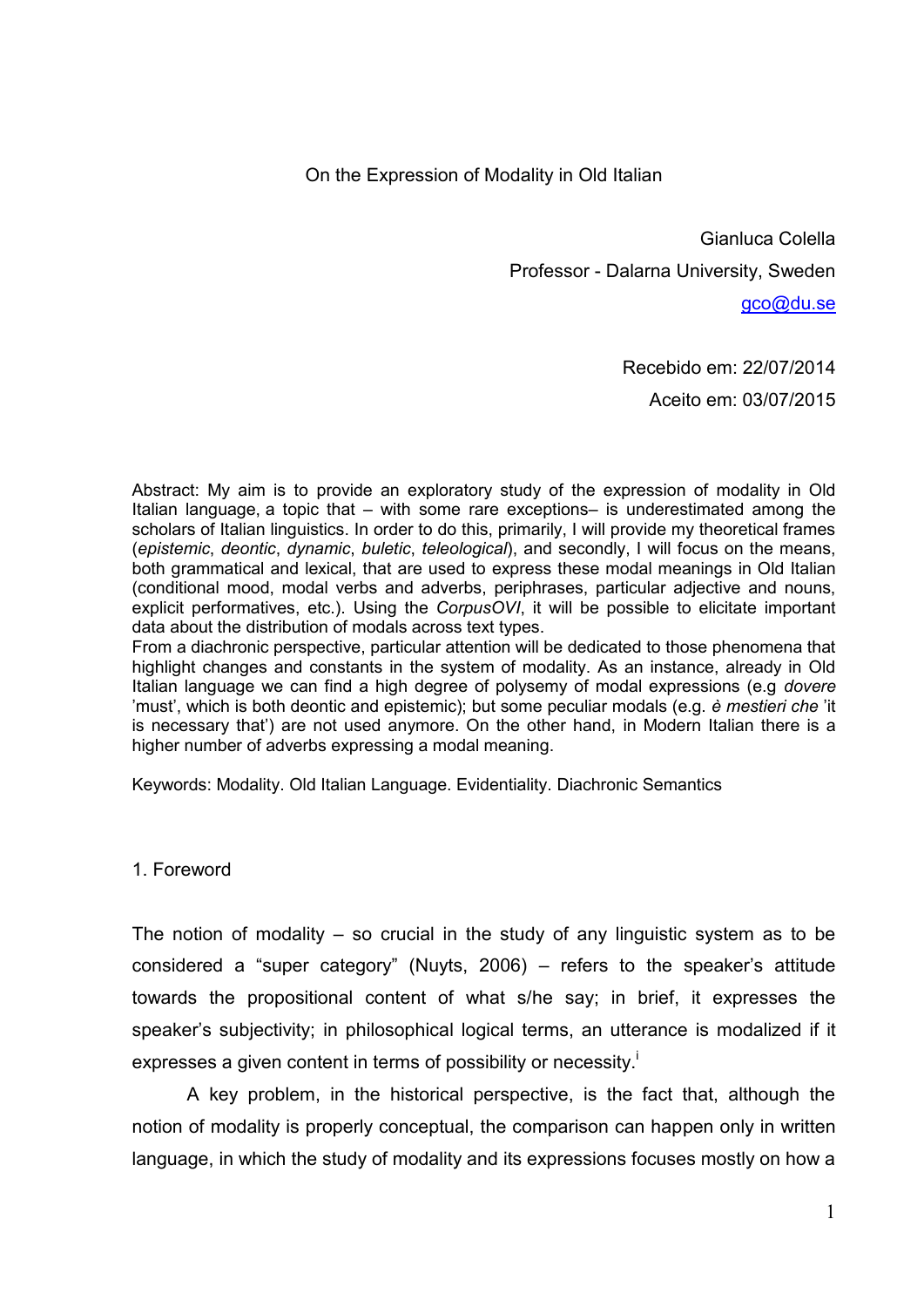reasoning is structured and how it is expressed the degree of knowledge one has on a specific event. In written texts modal linguistic markers seem to carry out a hedging strategy, a way to propose hypothesis and avoid supporting positions in an absolute way.

Modality manifests through the use of various devices: modal verbs (*potere* "can" or "may", *dovere* "must", *volere* "will" ), verbal moods (conditional, subjunctive, future), modal particles and adverbs (*certamente* "certainly", *probabilmente* "probably", *forse* "perhaps", etc.), lexical elements differently adapted to the circumstances (*è possibile che* "it is possible that", *è vietato* "it is forbidden"). As known, a peculiarity of epistemic markers is their polysemy as for the verb *dovere* in (1):

### (1) *Maria deve essere a casa* "Mary must be at home"

Who speaks can express both the uncertainty of the event, based on previous knowledge or a simple intuition (epistemic modality) and an order or the will that Mario must be home at a stated time (deontic/buletic modality). Often the context determines the modal nature of an enunciation, as our language does not have own grammatical means to express a precise category of modality. So far the investigation on Old Italian (O.I.), though with relevant exceptions (Squartini, 2010), appears rather limited and it lacks. The general overview I'm trying to sketch in this contribution, which is the starting point of a wider project aimed to the study of the expression of modality in Italian in a diachronic perspective. Regarding the issue about "What is Old Italian?", here, I reject the "strong" hypothesis (Salvi/ Renzi, 2010- 2011), according to which the O.I. is, in substance, a language different from the modern one and has to be intended only as the Old Florentine (before 1327). On the contrary, I follow the hypothesis that among O.I. and Modern Italian there is a substantial and proven continuity; and that the O.I. includes not only the variety used in Florence during the thirteenth century, but also other vernaculars close to the Florentine (Dardano, 2012; Tomasin, 2013).

In the following pages, I will describe, according to the classification by Von Fintel (2006) how the different types of modality – *dynamic* (or *circumstantial*), *epistemic*, *deontic*, *buletic*, *teleological* – manifest in ancient texts between XIII and XV century. The examples will all be taken from the *CorpusOVI*.<sup>"</sup>

2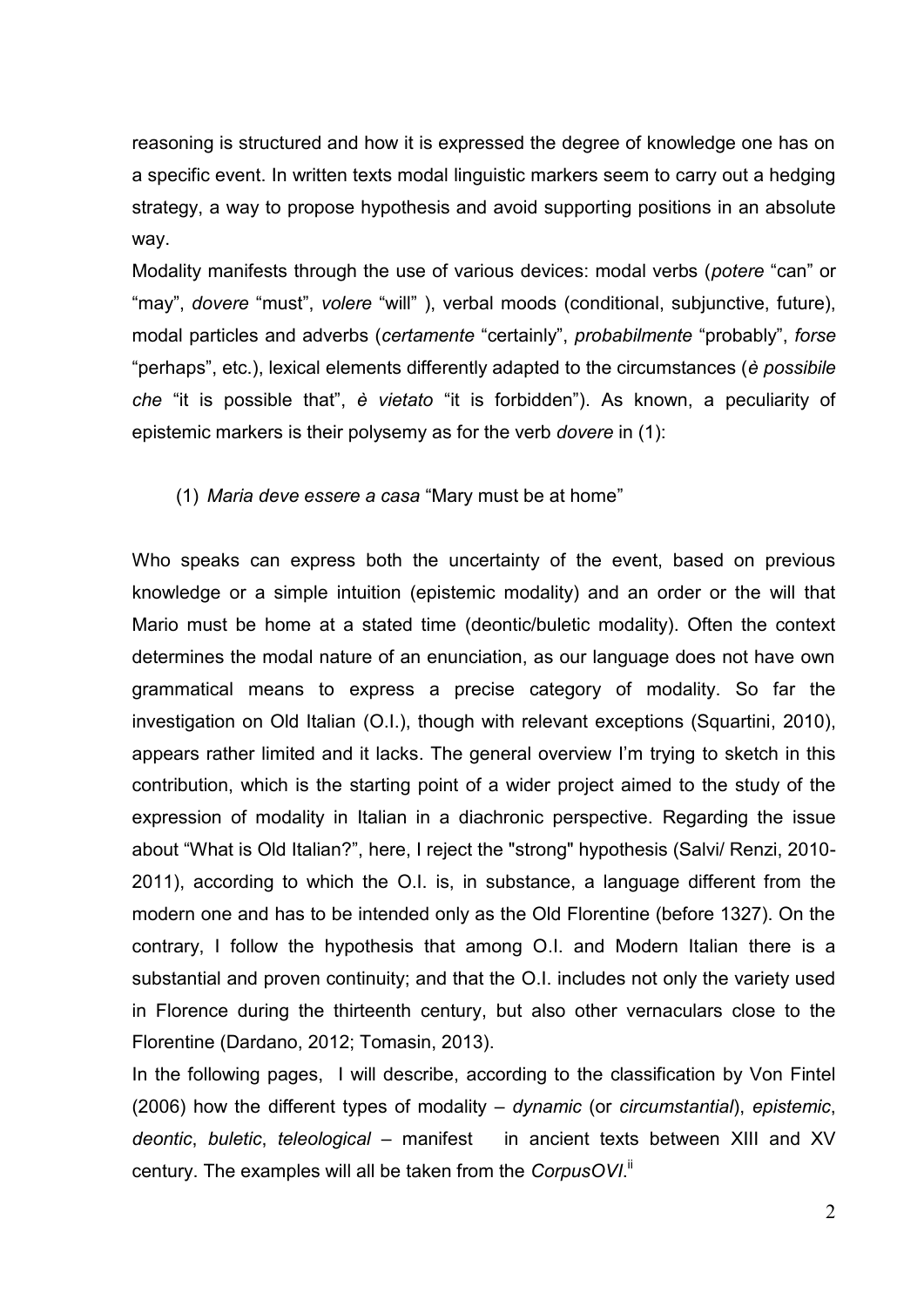### 2. Dymanic modality

This kind is traditionally considered a "root modality" (Bybee/Pagliuca/ Perkins, 1994) or "event-oriented" (Palmer, 2001),<sup>iii</sup> since it does not focus on the subjectivity of who speaks and concerns the relationship between the empiric circumstances that determine the necessary or possible happening of an event. Such a category is expressed in O.I. mainly through the verb *potere* and its derivatives (*impossibile*, *possibile*):

- (2) Ma quando la femina è pregna, e adimandasse a Dio che mettesse l'anima in quel corpo, questo è *possibile*, e *puossi* fare, e puòssene pregare Idio e la Vergine Maria ["But when the woman is pregnant, and asked God to place the soul in that body, this *is possible* and *can be done*, and God can be prayed for that and Virgin Mary"] (Giordano da Pisa, *Quaresimale fiorentino* [1305-1306]);
- (3) E sì come il vecchio, il quale non à senno né intendimento, non die essere signore, così il garzone, il quale à senno e intendimento e vuole usare ragione, *può essere*  signore e governare altrui ["And since the old man, who has neither sense nor forethought, must not be Lord, so the young man, who has sense and forethought and wants to use the reason, *can be* Lord and govern the others"] (*Reggimento de' principi* [1288]);
- (4) Or questa paraula *potrebbe* avere tre mali intendimenti, ma non si de' intendere segondo quelli ["Now this parable *could* have three misunderstandings, but it must not be interpreted acconding to them"] (Giordano da Pisa, *Sul Terzo capitolo del Genesi* [1302]);
- (5) Comacci si è in India, da la quale contrada *si può* vedere alcuna cosa della tramontana ["Comacci is in India, Country from which *one can* see something from the North"] (*Milione* [1310]);
- (6) e l'uomo *può* bene udire, e vedere, e odorare le cose che sono da longa di lui, ma elli non *può* gustare, né toccare, né tastare, se non le cose che sono congiunte a lui. ["And the man *can* well hear, and see, and smell the things which are far from him, but he *cannot* taste, nor touch, nor feel but the things *which are* close to him"] (*Reggimento de' principi* [1288]);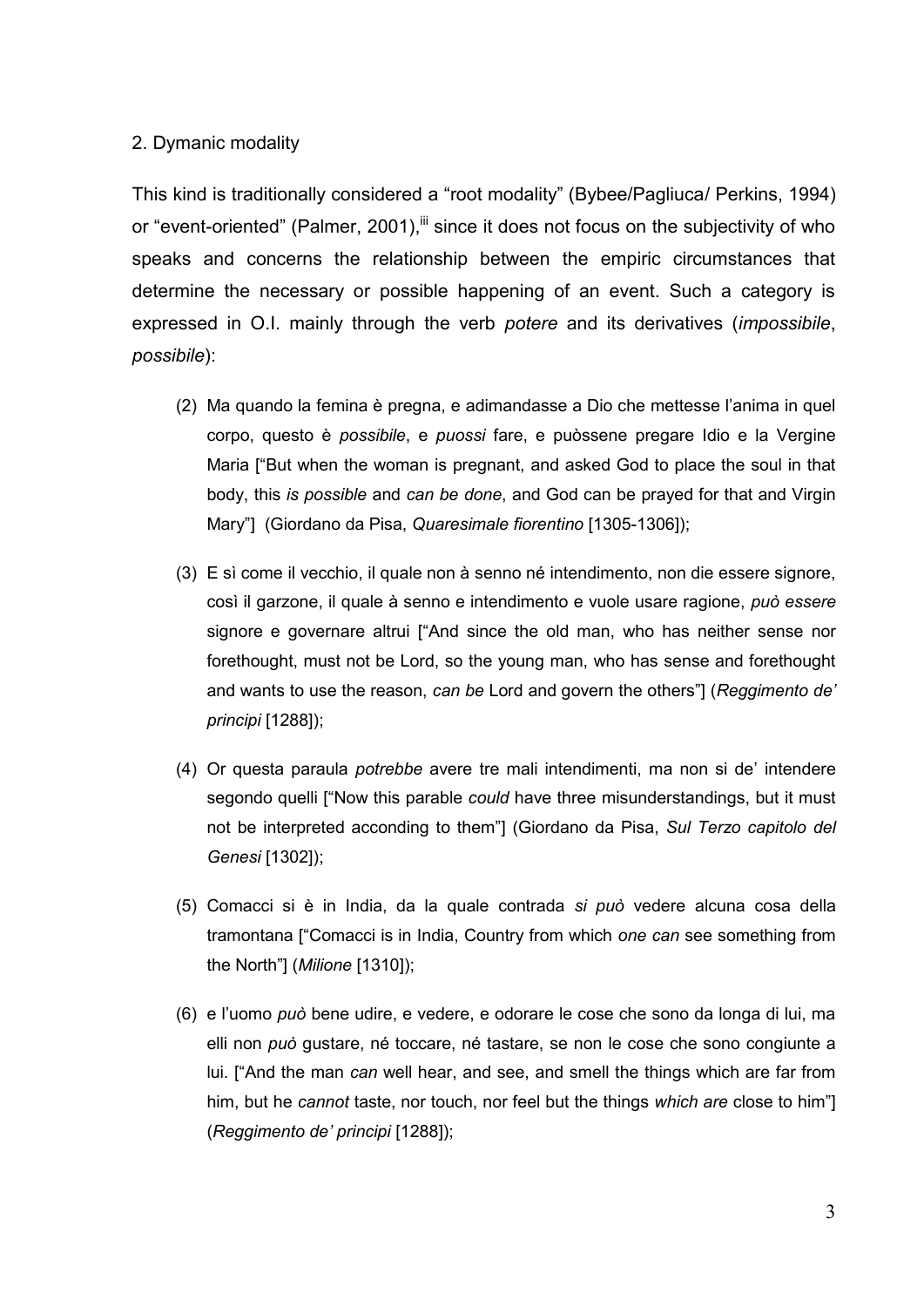(7) Onde ogne omo ch'è in peccato *è impossibile* che sia savio: matto è, e ha perduto il senno. ["Thus any man in sin *it is impossible* he is wise: crazy, he is, and he has lost sense"] (Giordano da Pisa, *Quaresimale fiorentino* [1305-1306]).

Examples (6) and (7) could ascribe also to a particular type of modality: alethic, i.e. expressing something possible, impossible or necessary in a logic or metaphysic perspective. Even if, in ordinary language, the enunciations expressing such a modality are not many, the enunciation in (6) will always be true, as "taste" and "touch" are the senses manifested only through physical contact: it is a judgment not depending on the subjectivity of the speaker. In (7) instead religious and metaphysical believing are involved since they concern transcendental truths. It has not grammaticalized yet *possibilmente* (lit. "if it possible"), which occurs with other senses like "in any way":

(8) L'uomo fece loro, e colui a cui fu prestata la vita. Nullo uomo potrà *possibilmente* componere Iddio simile a sè ["The man made them, and those to whom life was lent. No man will *possibly* [= be able to] compose God similar to him"] (*La Bibbia volgare* [1500]).

Contrary to what happens with Spanish equivalent *posiblemente* the Italian adverb does not assume an epistemic meaning ("possibly"), but it is strongly anchored to the essentially dynamic one. Modern examples as the following one are found only in not fully standard contexts and it is not excluded the influence of English *possibly*;<sup>iv</sup> while, as we will see over in (2) the adjective *possibile* already assumes an epistemic function. In accordance with what recently said, we talk of dynamic modality when in the enunciation appears a conditional construction that indeed determines the "circumstance" in which something can happen or not; in such an event in the apodosis appear different modal markers, i.e. verbs (*potere*), adverbs (*necessariamente*) or the phrase *è mestieri che* "it is necessary that" (dal fr. ant. *estre mestier*), no longer used in modern Italian:

(9) Neuno *può* essere grazioso se non dispregia quello che fa impazzare i popolarii ["Nobody *can* be refined unless despising what the commoners adore"] (*Fiori e vita di filosafi e d'altri savi e d'imperadori* [1275]);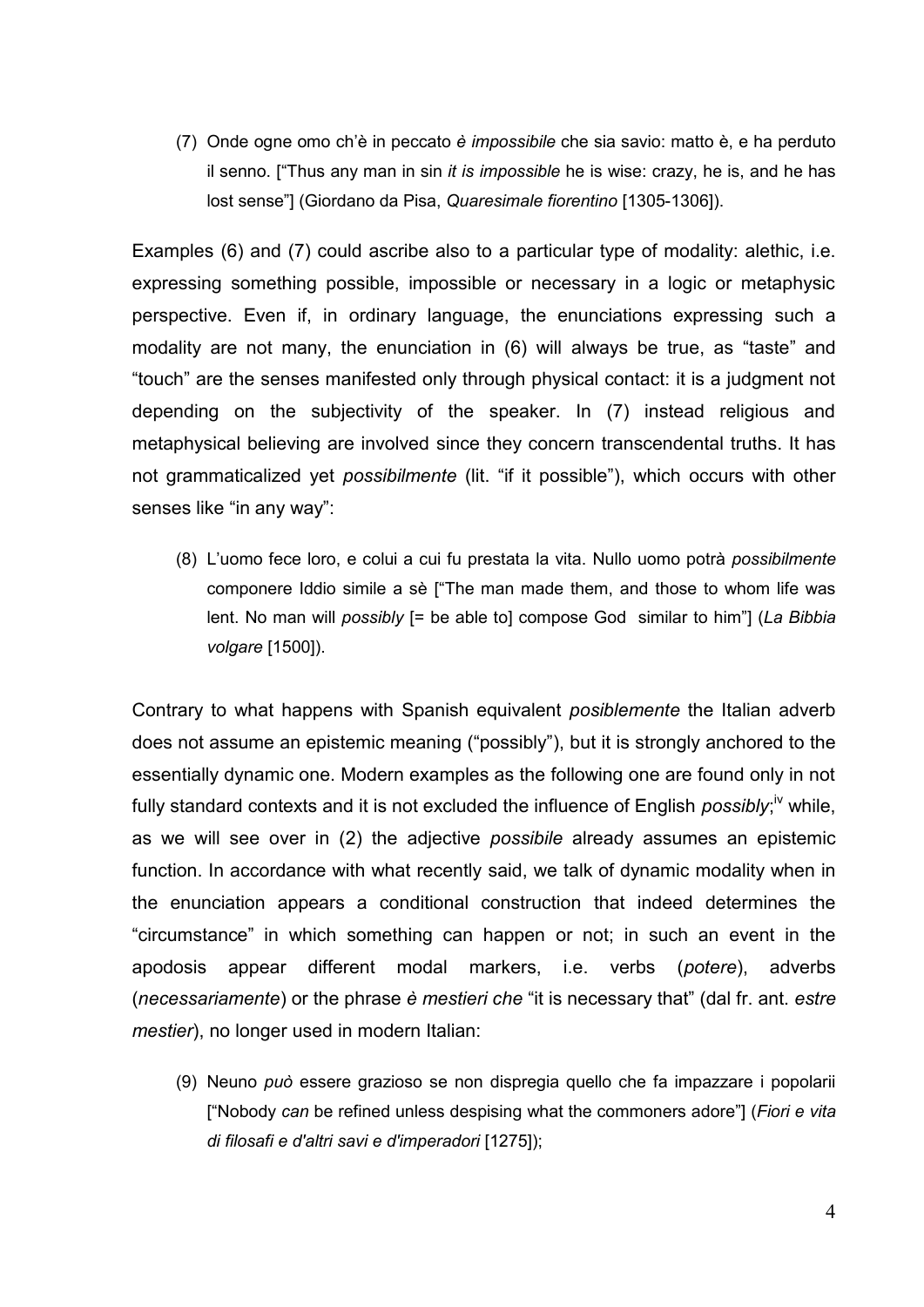- (10) Adunque sanza gramatica [= se non ci fosse la grammatica] non *potrebbe* alcuno bene dire né bene dittare ["So whitout grammar [= if there was no grammar] nobody *could* well speak nor write"] (B. Latini *Rettorica* [1261]);
- (11) e così se fosse rationale *necessariamente* siria corporale e materiale ["and so if it were rational *necessarily* it would be corporal and material"] (*«Questioni filosofiche» in volgare mediano* [1298]);
- (12) e questo potarea èssare emperciò che li savi ponono che 'l capo del cancro se move enverso settentrione e enverso lo mezzodie, e *è mestieri che* 'l capo del capricorno per oposito lo seguisca. ["and this could be because the wise men state that the head of the Cancer moves towards the North and towards the south and it is necessary that the head of the Capricorn in opposition follows it"] (Restoro *Composizione del mondo* [1282]).

Nevertheless when speaking of dynamic modality we traditionally refer also to the attribution of a capability of the speaker participating to the action expressed by the main verb of the proposition (Nuyts, 2006: 3). Such form of modality is expressed with the verbs *potere* and *sapere*:

- (13) elli *sa* convenevolmente istare in tutti gli stati che li possono avvenire ["he can [lit. *knows how to*] conveniently stay in all the conditions which can happen to him"] *Reggimento de' principi* [1288]);
- (14) Niuno peccato di niuno uomo *può* venire altrui; ma l'uno *può* peccare per l'altro; e simigliantemente può venire da figliuolo a padre, *egli può* gastigare e non lo gastiga ["No sin of no man can come from others; but one can sin for the other; and in the same way can come from father to son, *he can* punish him and he does not punish him"] (*Il Libro di Sidrach* [1383]).

A particular type of dynamic modality we have in the following passages, where the subject of the action is the same who is speaking:

(15) Lois el pregò molto ch'onor fesse a Guilielmo e al suo lignaggio, e Tebaldo ridendo ei rispuse: «Eo el *debbo* fare ch'ei so· mmiei parenti» ["Lois much prayed that he paid honor to Guilielmo and his descent, and Tebaldo laughing answered: «I *must* do it because they are relatives of mine»"] (*Conti di antichi cavalieri*  [1300]).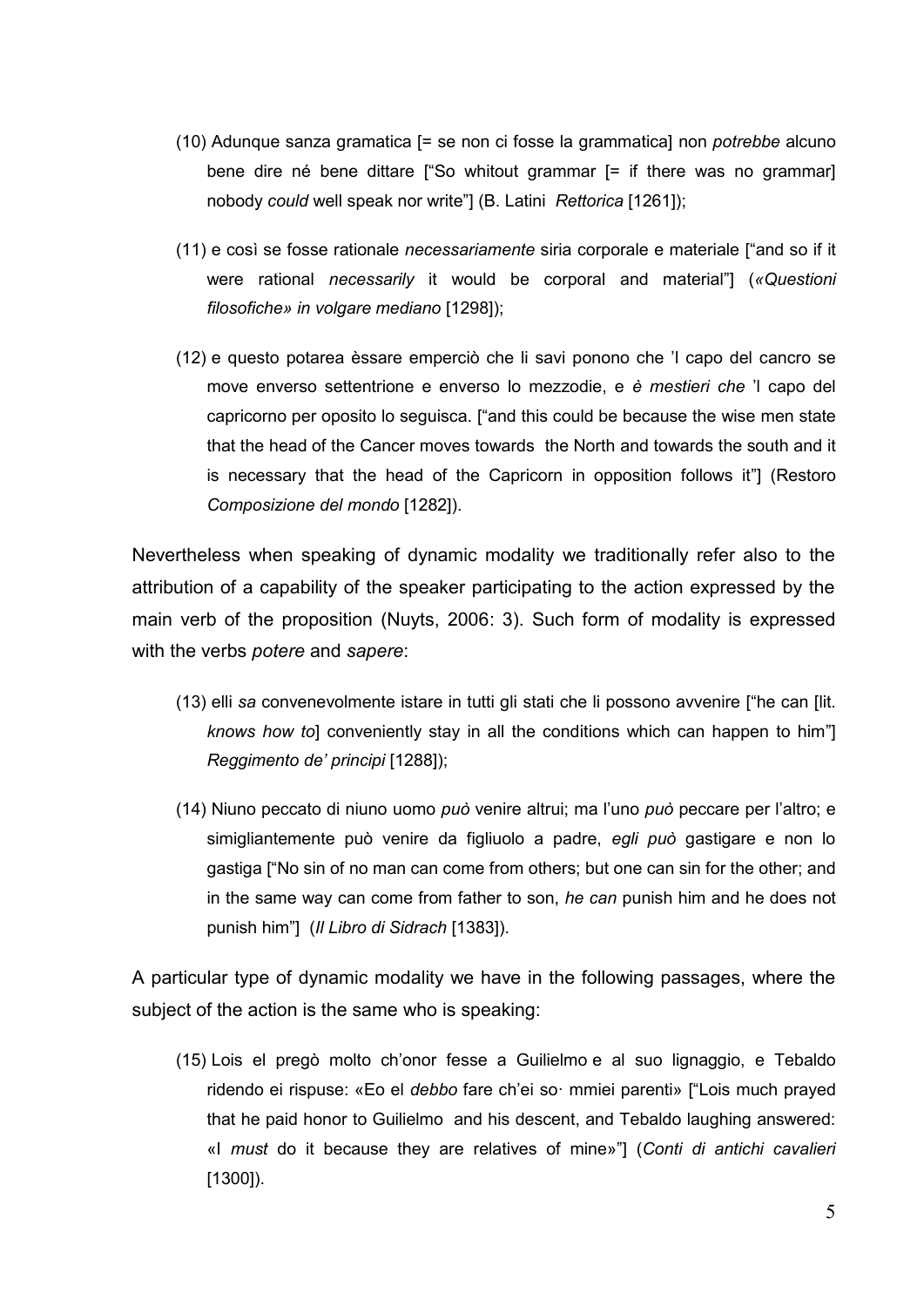In a certain way these examples would contradict the no-subjectivity principle we said to be at the basis of the dynamic modality: this is not properly true, as the will or obligation to carry out a certain action are determined by external circumstances (Nuyts, 2006).

## 3. Epistemic modality

Traditionally considered a "proposition-oriented" modality, it expresses the degree of probability of the propositional content of an enunciation or "the evaluation of the chances that a certain hypothetical state of affairs under consideration (or some aspect of it) will occur, is occurring or has occurred in a possible world" (Nuyts, 2001: 21). In O.I. this kind of modality is expressed mainly via modal verbs (*potere*, and partially *dovere*, mostly conditional), epistemic future and parenthetic (or epistemic)<sup>V</sup> adverbs *forse* and *certo*. It must be pointed out that it is not always possible to set a clear distinction between epistemic and evidential modality, so described by Palmer (2001: 8):

> *The essential difference between these two types is [...] that with epistemic modality speakers express their judgments about the factual status of the proposition, whereas with evidential modality they indicate the evidence they have for its factual status*.

Nevertheless I will further discuss evidentiality in a specific paraghrap. <sup>VI</sup>

Let us start with the expression of certainty. O.I., generally considered more ritualized, expresses epistemic modality more frequently than Modern Italian via a propositional attitude verb that designates the act of a speaker who undertakes the expression of a content s/he knows/believes to be true. So, as in M.I., also in O.I. a not full certainty is expressed via epistemic verbs like *credere* and *pensare* (roughly "to think"):

- (16) Disse lo leone: Io *credo* che tu menti, e inperciò se tu dici vero, dimi quanti die stetisti quie. ["Said the lion: I *think* you lie, and so if you say the truth, tell me howw many days you stayed here"] (*Bestiario toscano* [1300]);
- (17) Ma e voi questo ordine avete passato, la qual cosa *penso* ch'abiate fatta perché credeste ch'io fosse molto corrente a dar quel ch'adomandate, o perché non siete savio nell'arte d'amore. ["And you this order have passed, thing I *think* you did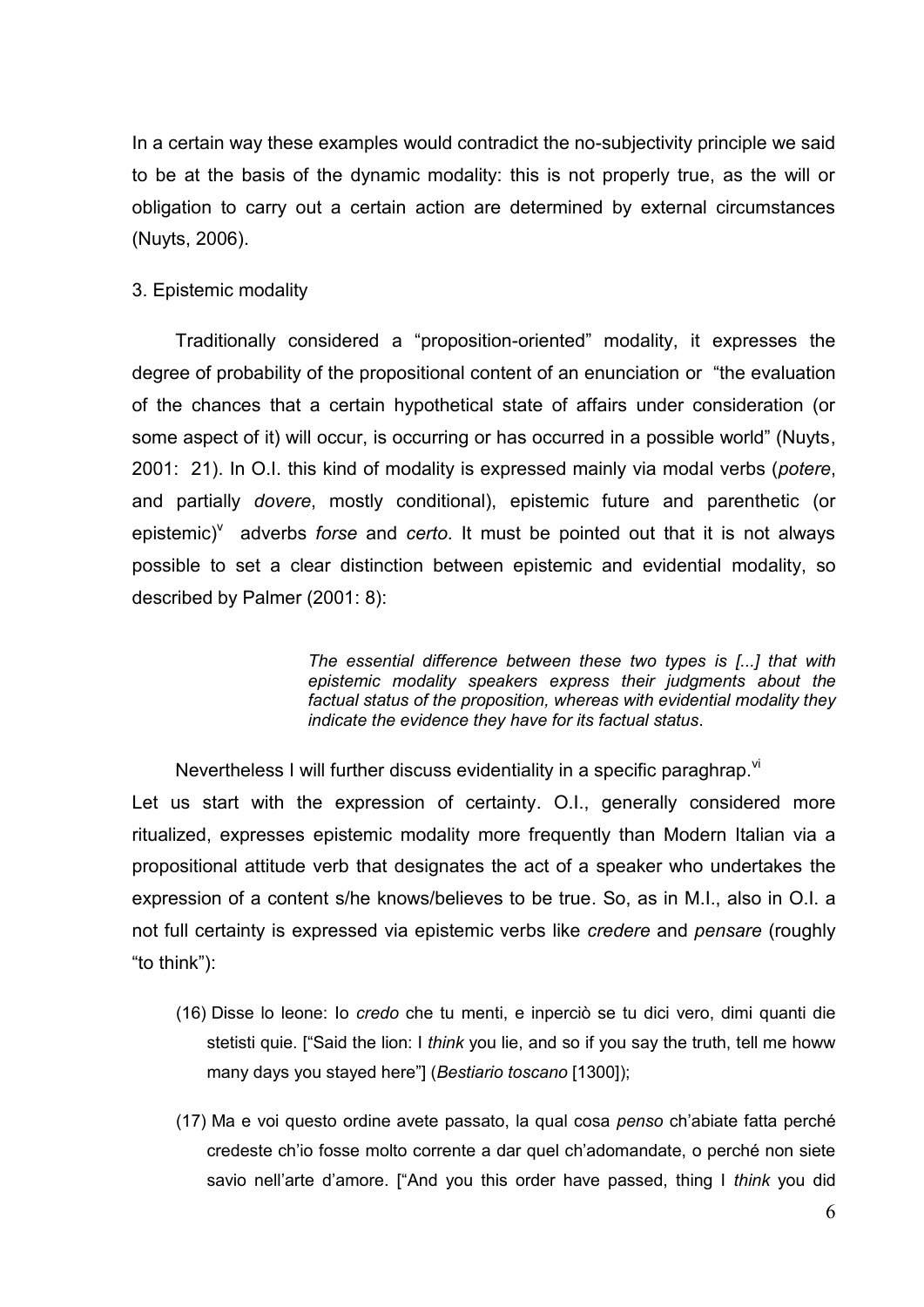because you believed I was very prompt to give what you ask, or because you are not expert in the art of love"] (*De Amore di Andrea Cappellano volgarizzato [*1310]).

Here the presence of the epistemic verb helps mostly to mitigate the strength of the statement; in O.I. the verb *credere* often takes indicative, as in (16), to testimony a reduced degree of uncertainty. In (17) the epistemic verb has a hedging function: it mitigates the tone of the statement, does not stress a degree of uncertainty. The fact that in O.I. the verb *credere* often takes indicative could be considered the proof that this verb, as in M.I., mostly has a role of pragmatic *hedge* and does not manifest a not full certainty on a determined set of things. Indeed, uncertainty and doubt are mostly expressed with the negative form of *sapere* ("to know") and with *dubitare* ("to doubt"):

- (18) Io *non so* se voi vi conosceste Talano d'Imolese, uomo assai onorevole. ["*I do not know* whether you knew Talano d'Imolese, a very honorable man"] (Boccaccio *Decameron* [1370]);
- (19) Doni so bene che a questo non t'hanno tratta; ma io *dubito* che l'animo tuo, il quale solea essere grandissimo, sia impicciolito. ["I know well that were not gifts to lead you to this; but *I doubt* that your fortitude, which used to be great, has diminished"] (Boccaccio *Filocolo* [1338]).

But it is appropriate to go back to verb *credere*, which, in the first person of the present tense, already in O.I. can act as a simple epistemic marker without having a governing role. In the following passage the verb appears with a clear parenthetic function that the modern editor of the text stresses using commas:

(20) Io mi levai, *credo*, più di cento volte già da sedere, correndo alla finestra quasi d'altro sollecita, in giù e 'n su rimirando, avendo prima a me medesima *pensando* scioccamente fatto *credere*: «Egli è *possibile* che Panfilo ora venuto ti venga a vedere». ["I stood, *I believe*, more than a hundred times from sitting, running to the window almost alert of else, looking down and up, having first *thinking* to myself foolishly *made believe* «It is *possible* that Panfilo right now arrived comes to see you»"] (Boccaccio *Elegia di Madonna Fiammetta* [1334])*.*

The first person of the verb *credere* in free position and, then, syntactically independent, prove how these forms already in O.I. have assumed a lexical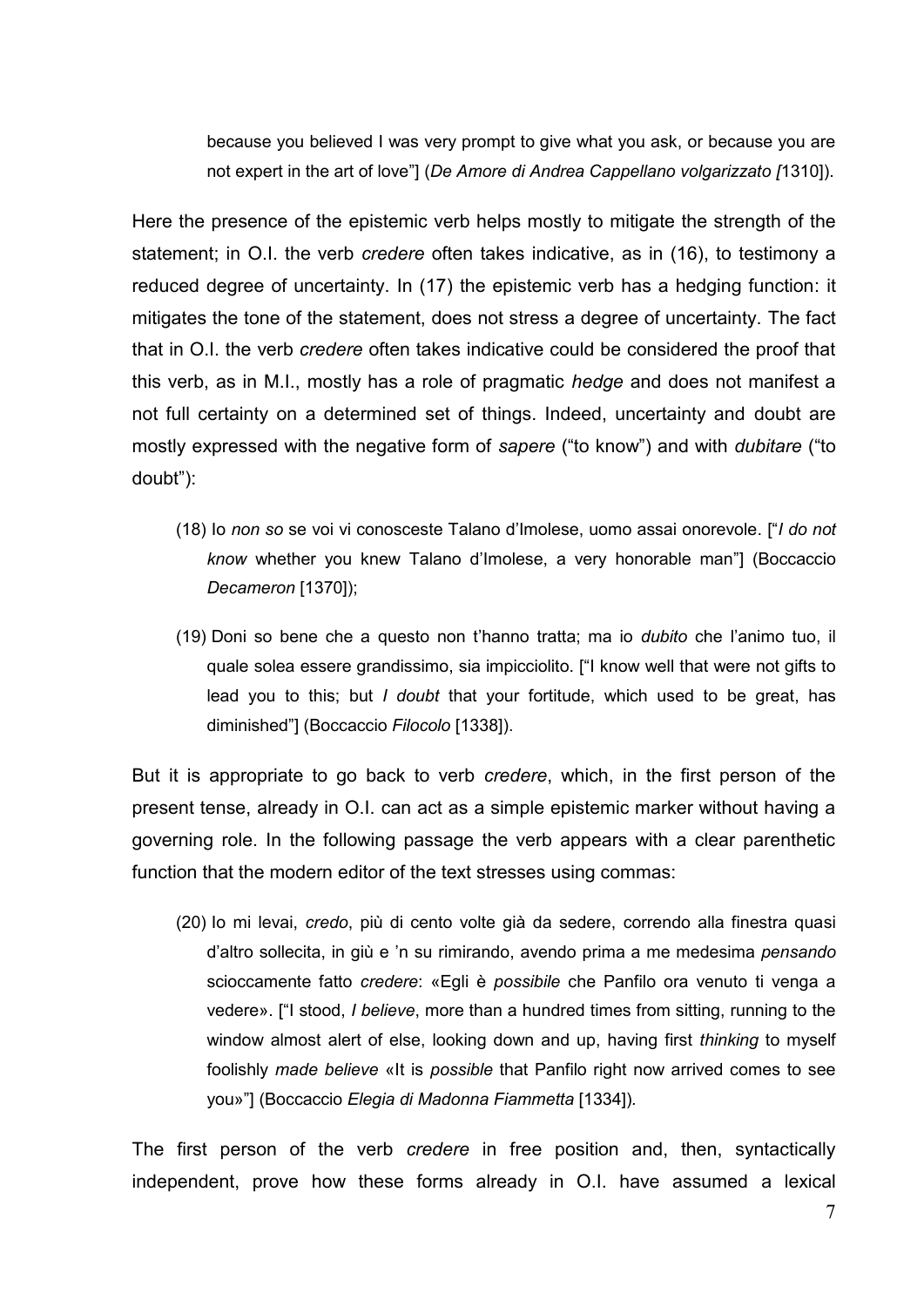autonomy as to be considered epistemic indicators in all respects. Moreover, (20) is particularly interesting stylistically: around the modalized sentence a series of epistemic expressions (*pensando*, *credere*, *egli è possibile*) are gathered, which prove how th first person narrator reveals the degree of uncertainty.

The expression of epistemic modality, which in O.I. manifests above all through a syntactic construction of the kind just seen, is rarely expressed via modal verbs, which are mostly oriented to the deontic modality or in case to the dynamic modality, as seen with the examples in  $\S$  2. This does not mean that modal verbs with epistemic value are not recorded but they are scarcely attested; in the following passage we have a *dovere* (indicative mood) and a *potere* (conditional mood):

(21) Multo ci è da pensare quando è papa francesco, e molto *de' essere* amico del re Carlo, e *potrebbe essere* troppo grande danno. ["Much there is to think when the pope is French, and much *he must be* friend of king Charles, and *it could be* a too great damage"] (*Leggenda di Messer Gianni di Procida* [1298]).

It is not possible to put forward the hypothesis that such a polysemy is somehow Latin heritage. <sup>Vii</sup> Still it must be noted that modal markers fall in a not properly epistemic but inferential context; then it will be more correct to attribute them to the domain of evidentiality. Moreover, conditional mood is in any case the mood dedicated to the representation of the different degrees of factuality of an event; but apart from the cases in which such a form appears in the apodosis of a conditional construction, where then the situation itself is bound to determined circumstances, we do not have many records of a conditional expressing uncertainty on events coincident with the moment of the enunciation. In the following passage, we are in a context oriented to the future and the not full certainty is expressed by *forse* and by the locution *per avventura*:

(22) Ma non per tanto a tentare alcuna altra via *forse* non *sarebbe* reo, e per avventura ci *verrebbe forse* il nostro intendimento compiuto. ["But not so much in trying any other way he *maybe would not be* guilty, and by chance our intention would *maybe come* to us accomplished"] (Boccaccio *Filocolo* [1338]).

As to other verbal forms, already in O.I. one gets epistemic/inferential hints in the use of future, mostly if it has the compound form (Squartini, 2010: 539):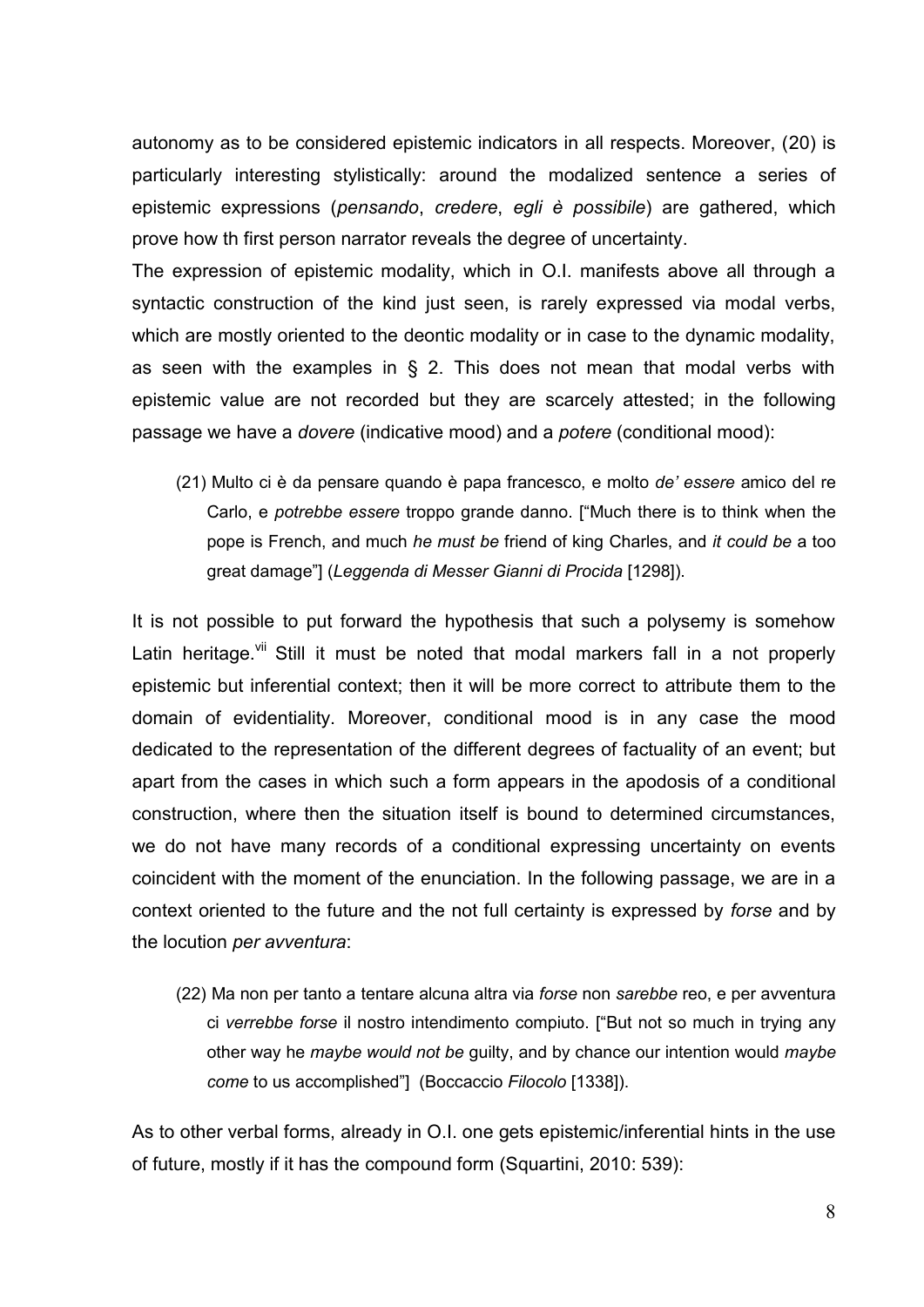(23) e ancora di ciò *avrete saputo* e ragionato con Bindo Squarcia e co· lLapo Chiari quando giunsero costà, onde in ciò non fa mistiere più di sscrivere. ["and more of this *you must have known* and discussed with Bindo Squarcia and with Lapo Chiari when they arrived there, then about this there is no more reason to write"] (*Lettera di Consiglio de' Cerchi* [1291]).

In O.I. the expression of epistemic modality privileges lexical rather than morphological means (as indeed the use of conditional); it is not rarely found the structure "*essere* + possibile", already seen in (20). In O.I. we do not have "sentence modal adverbs" (Ricca, 2010) but *certo* and *forse*:

- (24) Sire disse Ascalion, io imagino che sia alcuna donna, la quale *forse* era moglie d'alcuno del morto popolo, e così mi pare avere inteso da' compagni, e similmente la sua favella, la quale io intendo bene, il manifesta. ["Sir – said Ascalion – I imagine that [there] is a woman, who *maybe* was the wife of someone of the dead peole, a so I think I have understood from the mates, and similarly her speaking, which I well understand, shows that"] (Boccaccio *Filocolo* [1338]);
- (25) Ma, *certo*, amore mi conducerà a simigliante effetto, e come io ti sono stato cagione di morte, così *mi credo* ti sarò compagno. ["But, *surely*, love will drive me to similar effect, and as I have been reaosn of death to you, so *I believe* I will be your mate"] (ivi).

In (24) we note a crowding of epistemic markers: before the adverb *forse* we have indeed the verb *imagino* (already at that time having epistemic value) then the verbs *mi pare* and *manifesta* (this one more properly to be intended as an evidential marker) follow (see § 4). But it must be added that only through the linguistic context the modal values of these markers we analyze here become clear. The *certo* adverb itself (as in 25), frequent in O.I., in addition to the function of modal adverb has the one of discourse operator: it is a connective which stress the link between two textual sequences.

Also other adverbial locutions seem to have as a *scope* the whole sentence: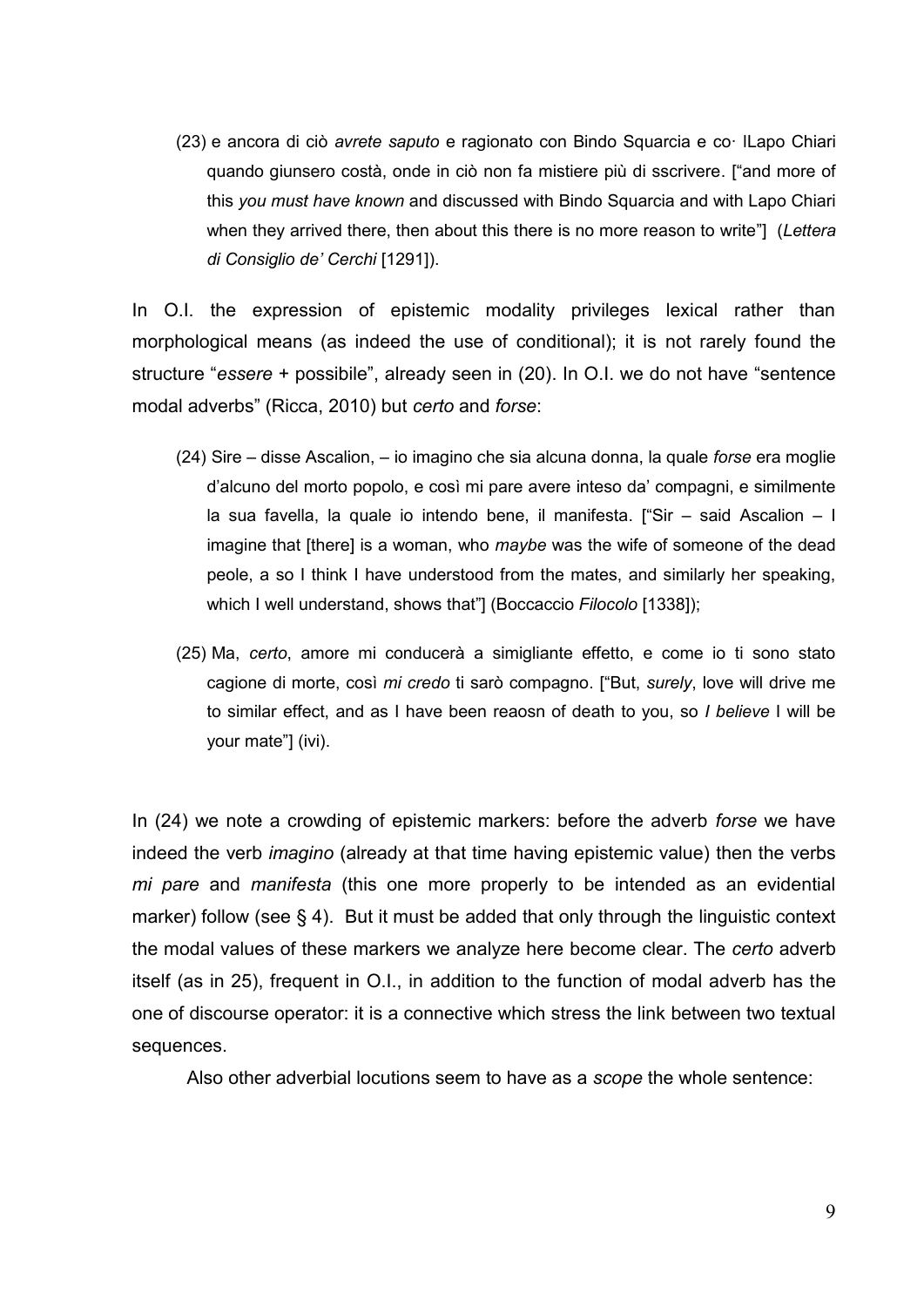(26) Ascalion cominciò così a dire: – *Sanza dubbio* niuna cosa è tanto da Florio amata quanto Biancifiore. ["Ascalion started saying so: – *Without doubt* nothing is by Florio so loved as Biancifiore"] (Boccaccio *Filocolo* [1338]).

The adverb *certamente* seems instead to have a specifically modalizing function only when it precedes the apodosis in a counterfactual conditional sentence:

(27) e se non fosse per la tema d'Uguiccione, *certamente* la parte del re Ruberto n'arebbono cacciata fuori della città. ["and if it were not for the fear of Uguiccione, *surely* the part of King Ruberto they would have banished out of the city"] (G. Villani, *Cronica* [1348]).

In O.I. there is no distinction between a "high probability level" (= "probably") and a "general non-certainty level" (= "perhaps"), but the adverb *probabil(e)mente*, albeit rarely, is effectively attested:

(28) Santo Tommaso descrive, capitolo vigesimo primo, *quarti libri*, questione prima, e dice, che del luo[go] di Purgatorio non si truova alcuna cosa espressamente determinata nella Scrittura, nè ragioni efficaci si possono a questo inducere; ma *probabilemente*, e *secondo che suona* per li detti de' Santi, e per revelazioni fatte a molti, il luogo di Purgatorio è doppio. ["Saint Thomas describes, Chapter 21<sup>st</sup>, quarti *libri*, questio prima, and says that on Purgatory there is nothing expressly determined in the sacred writings, nor effective reasons can to this be inferred; but *probably*, and *according to what sounds* from the sayings od the Saints, and revelations made to many, the place of Purgatory is double'] (*Ottimo Commento della Commedia t. II Purgatorio* [1334]).

In such a context it would be more correct to talk of evidentiality (see  $\S$  4), as it also suggests the proximity of the expression *secondo che suona* (lit "according to what sounds"). In any case the episodic recording of this adverb does not prove an actual passage from the *manner* meaning ("in a provable manner") to the *modal* ("presumably") one; moreover, it is really hard to find records of *probabilmente* with a certain epistemic value in texts earlier than the XVIII century (Ricca, 2008).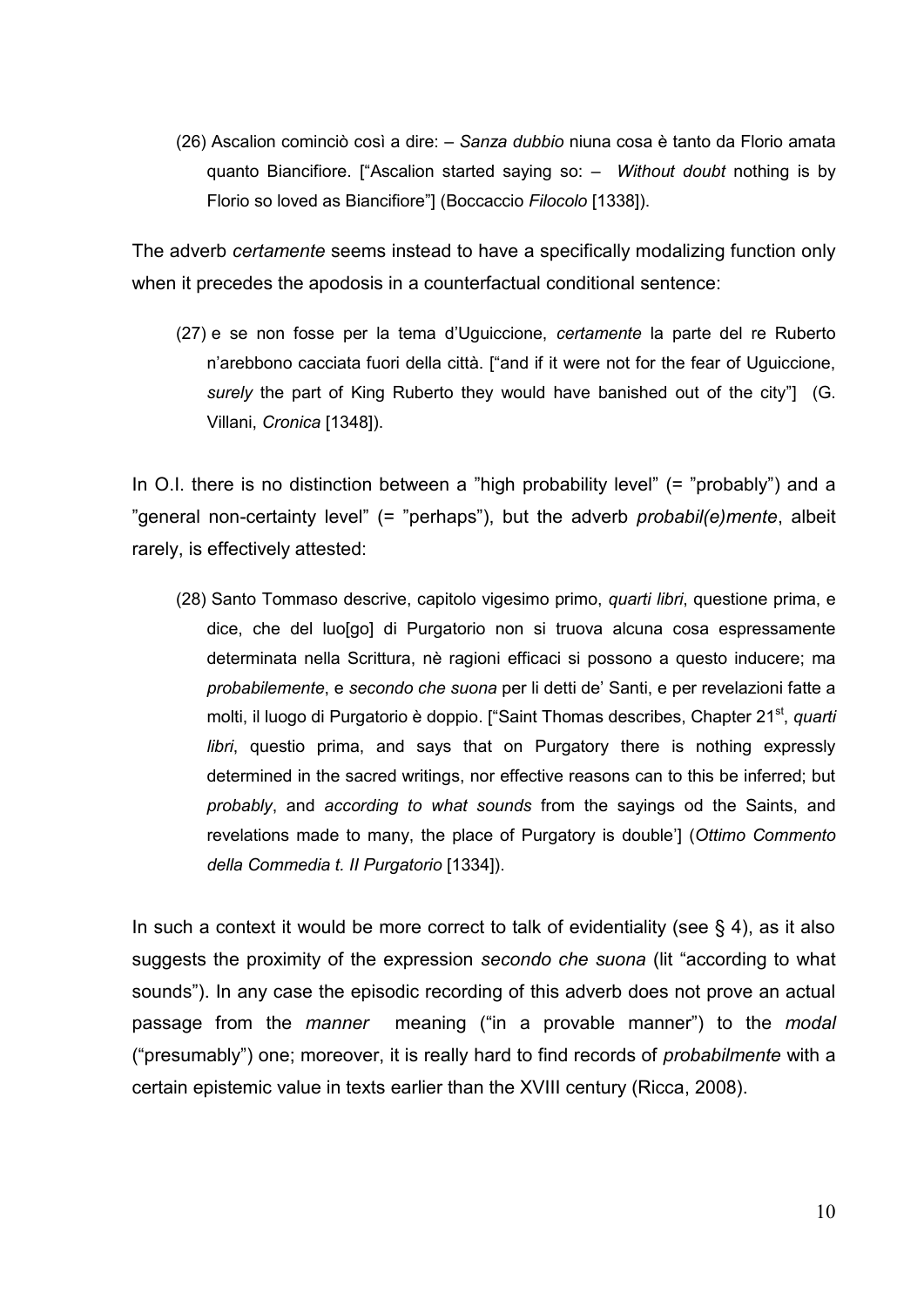#### 4. Evidentiality

The evidential markers are used by the speaker to show the "evidence" s/he has available to assert the truth of a proposition. In other words, belong to the domain of evidentiality all the expressions showing the origin, the source, of the information given in the utterance. Some scholars do not distinguish between epistemic modality and evidentiality and consider the first included in the latter (or *viceversa*); in fact an epistemic judgment can be based on an *evidence* and an utterance with evidential elements always shows the expression of a certain degree of probability. Vill

According to the origin of the information we can have three different types of evidentiality: experiential, inferential, reported.<sup>ix</sup> The first one manifests when an event is directly perceived through the senses. This kind is not specifically expressed with linguistic markers both in O.I. and in Modern Italian, but mainly through the first person of verbs like *vedere* "*io vedo*" or *sentire* "*io sento*". "Inferential" evidentiality, instead, is the one expressing an information indirectly inferred on the basis of another information (and not a directly perceived fact) and can be expressed with the verb *sembrare* "to seem" (29) or *dovere* (30), here used in the conditional mood in order to stress, maybe, the not full certainty about the result of the reasoning process:

- (29) Tutto altrementi li convenia di fare a così alto re com'egli è: perciò che di stranio paese semo, ci doveva egli honorare; ma egli mi *sembra* che di ciò fare non *à* elli talento. ["All different it was convenient doing to such a high King he is: because of a strange Country we are, he had to honor us, but *it seems* to me that of doing this he *has* no inclination"] (Binduccio dello Scelto *La storia di Troia* [1322]).
- (30) Dilli che non mucci, domandalo per qual colpa è dannato in questo luogo, ch'io vidi già uomo di sangue e di corrucci, sicché *dovrebbe essere* tra' violenti. ["Tell him not to escape, ask him for what guilt he is damned in this place, because I already saw man of blood and worries, so *he should be* among the brutes"] (Francesco di Bartolo da Buti *Commento all'Inferno* [1395]).

Evidential markers appear with a certain frequency in argumentative contexts where we have reasoning leading to conclusions, that is when we deal with inferences having more or less a logic validity: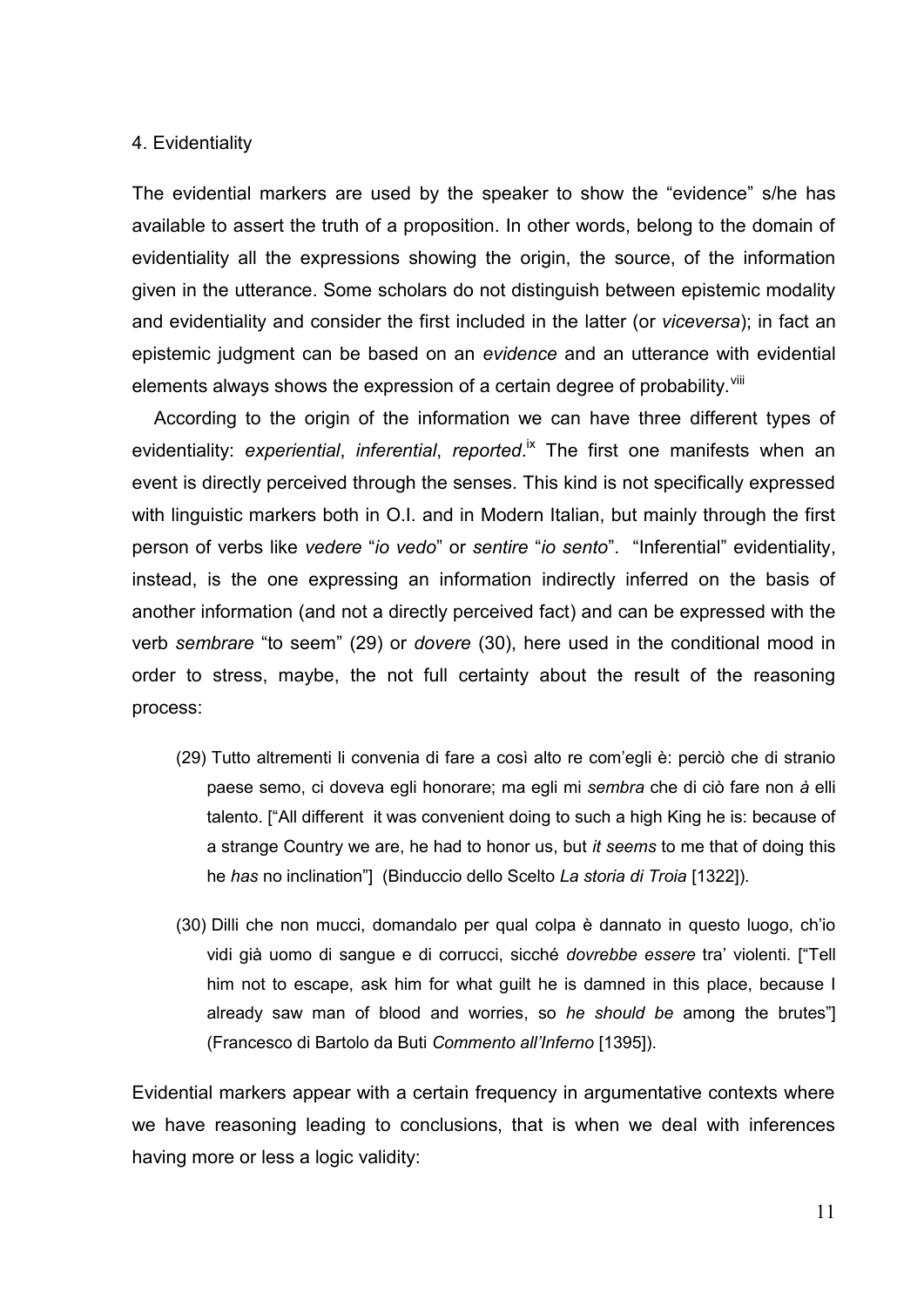(31) Ancora, ciascuna femmina, non solamente giovane, ma vecchia, e più che vecchia, con sommo istudio lavora di volersi fare e mostrare bella. Per la qual cosa *manifestamente appare* che femmina non *potrebbe* pienamente avere buoni costumi. ["Furthermore, each woman, not only young, but old, and more than old, with maximum application works to make herself and show beautiful. For that reason openly appears that woman *could not* fully have good mores"] (*Trattato d'amore di Andrea Capellano volgarizzato* [1372]).

The semantics of the verb *apparire* is strenghtned by the presence of the adverb *manifestamente* which nevertheless acts as modifier of the predicate and does not "modalize" the propositional content of the enunciation; such a modalization is given by the presence of the conditional in the subordinate clause (*potrebbe*), even if it is not possible to state whether the epistemic dimension is affecting the all utterance. A cognate locution, "*manifesto è che*/*è manifesto che"* instead, represents a particular evidential marker: indeed it does not occur in contexts in which one has the perception or the direct experience of an event, but it is useful in stressing the truth of a proposition at the end of a reasoning.

Finally, reported evidentiality, for intrinsic reasons, occurs mostly in chronicles, is achieved in O.I. through various lexical means:

- (32) E cierto questa principalità già ddetta, del vescovo e della chiesa de' romani rappellata per aventura per alquni de' succiessori di Ghostantino, ristabolito lo 'nperadore Focas alla chiesa di su ddetta, siccome della cronicie di Martino de' vescovi di Roma e inperadori *evidentemente appare*, ov'è letto intra ll'altre cose: «Bonifazio iiij di natività di Maser». ["And surely this superiority already mentioned, of the bishop and the church of the romans recalled by chance by some of the successors of Constantine, replaced the Emperor Focas to the above mentioned church, as of the chronicles of Martin of the bishops of Rome and Emperors *evidently appears*, where it is read among other things: «Boniface iv of nativity of Maser»"] (*Il Libro del difenditore della pace e tranquillità volgarizzato* [1363]);
- (33) e trassono a casa Giano de la Bella loro caporale; e elli, *si dice*, gli mandò col suo fratello al palagio de' priori a seguire il gonfaloniere della giustizia. ["and brought home Giano de la Bella their corporal: and he, *they say*, send them with his brother to the Palace of Priori to follow the gonfalonier of justice"] (G. Villani, *Cronica*  [1348]).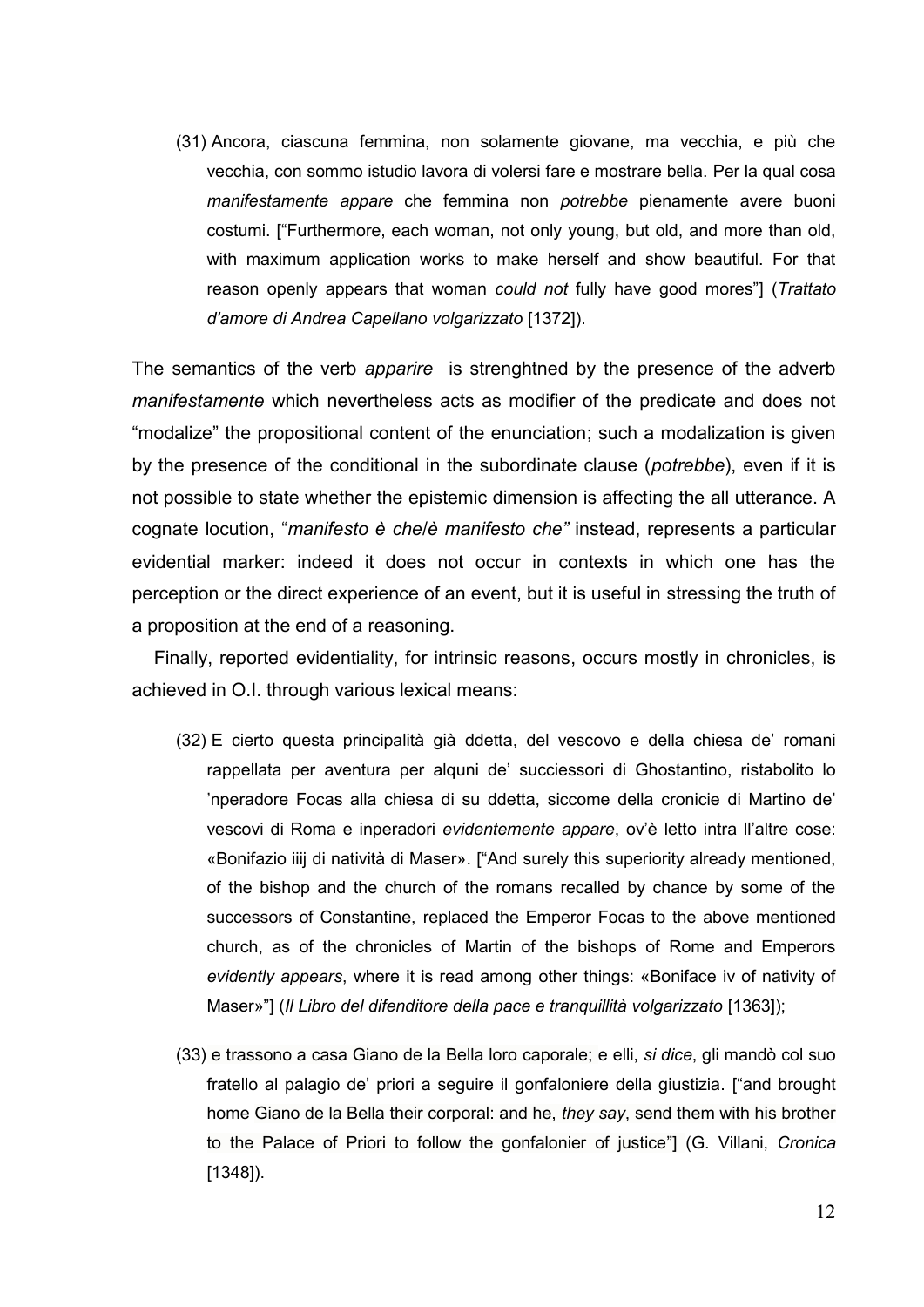- (34) Ora *appare che* quando lo re Carlo ricevette la corono in Roma da papa Urbano, promettesse al Papa per lo nipote del Papa ufici e Terre, le quali poi avuto lo reame, non parve che lo re Carlo gli osservasse la promessa. ["It appears that when King Charles received the crown in Rome by pope Urbanus, he promised the Pope for the nephew of the Pope offices and lands, which had then the realm, it did not seem that King Charles honored to him the promise"] (Marchionne di Coppo Stefani *Cronaca fiorentina* [1385]);
- (35) E per questa cagione i' *ho sentito* che 'l detto Giache trattava e tenea certe mene con alcuna persona che non v'ama. ["And for ths reason *I heard* that the mentioned Giache dealt and held some traffics with some person who does not love you"] (*Lettera di Giachino a Baldo Fini e fratelli in Firenze* [1313]);
- (36) E *forse* l'autore piglia *secondo che suona la fama*, ch'elli [Nembrot] desiderasse con quella torre montare in cielo. ["And maybe the author *holds according to how fame sounds*, that he [Nimrod] desired with that tower to climb in heaven"] (Francesco di Bartolo da Buti *Commento all'Inferno*[1395]);
- (37) Et *certo* Ulixes fue, *secondo che contano le storie*, il più savio uomo de' Greci e 'l milior parliere. ["And surely Ulysses was, *according to what tales narrate*, the wisest man of the Greeks and the best speaker"] (B. Latini *Rettorica* [1261]).

In (36) the textual sequence is started by the epistemic adverb *forse*, while in (32) to the innate evidentiality of the verb *apparire* is added the adverb *evidentemente* "evidently", having however not a modalizing but evaluative value "with evidence". The same evidential function is played by *verisimilmente* "likely":

- (38) E per certo se non fosse suto la detta mortalità e' detti accidenti, egli era ancora sì forte e atante, e sì buono mangiatore, e sì fresco e sì sano, che *verisimilemente dovrebbe essere* vivuto uno grande tempo. ["And surely had he not been the mentioned mortality and the mentioned misfortunes, he was still so strong and robust and such a good eater, and so fresh and so healthy, that *most likely he should have lived* a long time"] (Velluti, *Cronica domestica* [1370]);
- (39) Rispondendo a le lectere vostre, abbiamo sollicitato l'accordo tra cotesto Comune et messer Ricciardo sança perdere tempo: et per Sandro, il quale domane parte di qua, informato di nostra intentione, vi sarà raportato. Et, per quello che crediamo, a questi facti abbiamo dato ordine che *verisimilemente dovrà piacere* a' Pistolesi.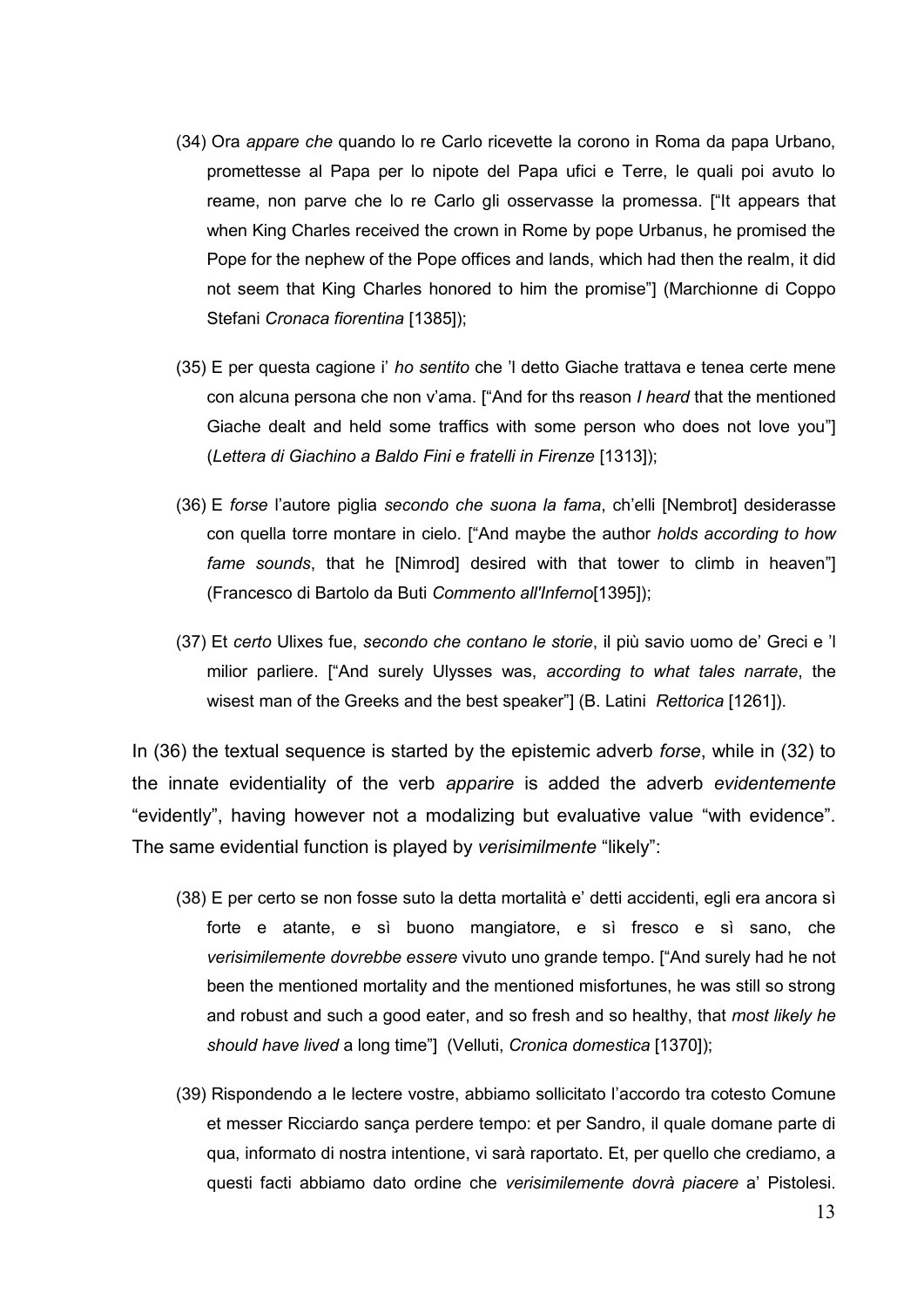["'Answering your letters, we have urged the agreement between this Comune and Sir Ricciardo without wasting time: and as to Sandro, who tomorrow departs from here, informed of our intention, you will be reported. And, for what we believe, to these facts we have given order *which will most likely please* the Pistolesi family' (*Lettere e istruzioni della prima metà del secolo XIV* [1350]).

It must be remembered that in (32) and in (38)-(39) the adverbs *evidentemente* and *verisimilmente* do not act as evidential, but they cooperate in making evidentiality inner to the semantics of the verb *apparire* either the future and/or conditional of the modal verb *dovere* "must". Ricca (2010: 733) stresses the fact that in O.I. we do not find clear examples of adverbs in -*mente* with epistemic or evidential value: it is probable that the proximity, in context, to verbs like *sembrare* or *parere/apparire* has then led them to a later reanalysis.<sup>x</sup> Nevertheless, O.I. allowed the possibility to use (epistemic-)evidential adjectives like *probabile*:

(40) *verisimile* e *probabile* cosa è, che sia alcuna somma e perfetta ragione, la qual regga e governi il corpo universo di tutta la macchina mondiale. ["*credible* and *probable* thing is, that there is some maximum and perfect reason, which hold and governs the universe body of the whole world machine"] (Cavalca *La esposizione del simbolo degli Apostoli* [1342]).

### 5. Deontic modality

This kind of modality, connected with the notion of duty, concerns what is "possible", "necessary", "permitted", "compulsory", given a system of laws or moral principles; more in general it shows the degree of moral desiderability of the condition of things expressed in the enunciation. In O.I., deontic modality is carried out mostly through the use of directive performative verbs like *ammonire* and *imporre*:

(41) All'ultimo *v'ammonisco* di questo, che quando alcuna visione vi apparisce, arditamente addimandiate chi sia e onde e a che sia venuto, e incontanente, se sia buona cosa, sentirete una grande sicurtade e consolazione. ["Finally *I urge you* this, that when some vision appears to you, bravely you ask who he is and from where and for what he has come, and immediately, if it is a good thing, you will feel great confidence and consolation"] (Cavalca *Vite di eremiti* [1330]);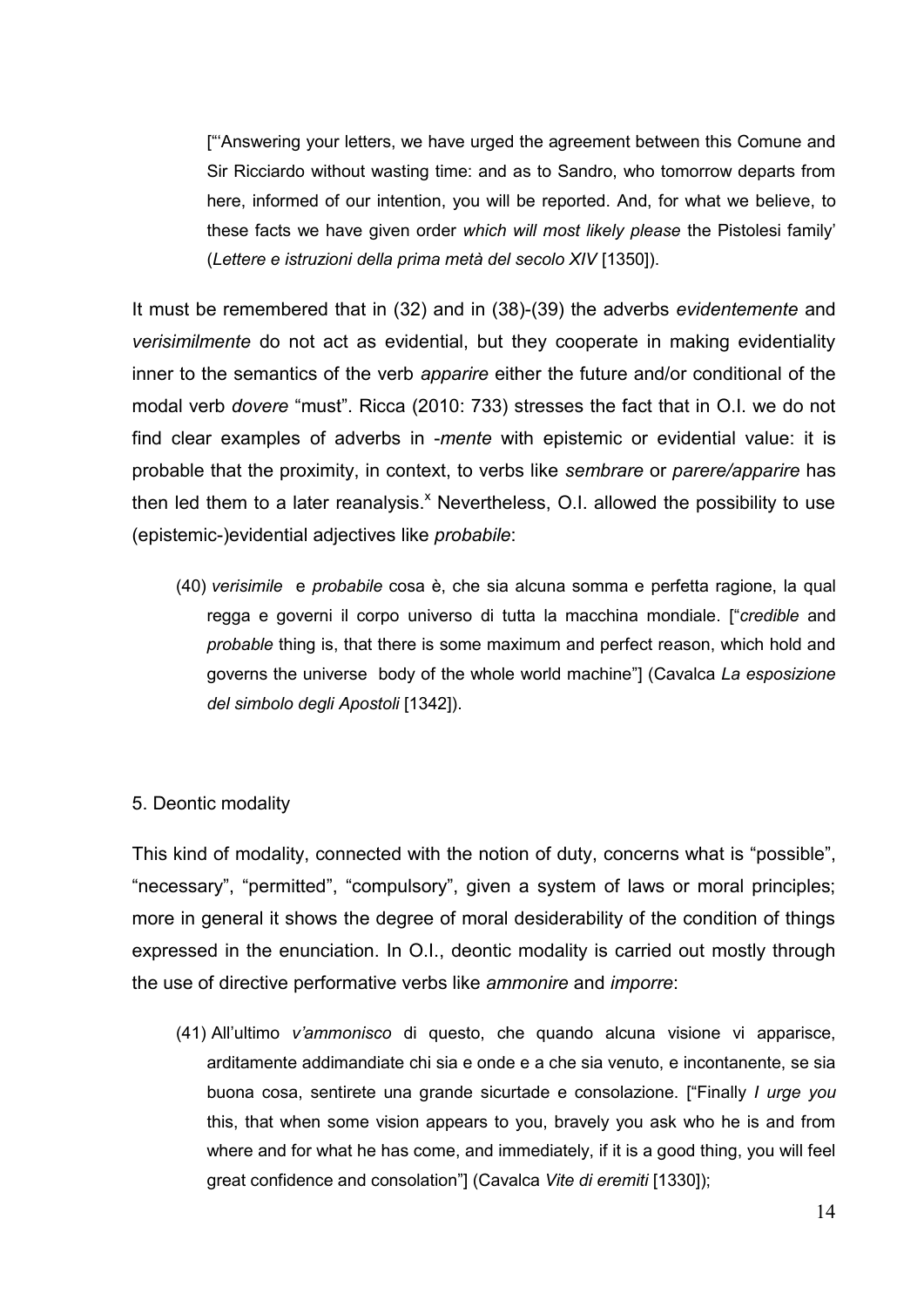(42) Questo *t'impongo* che ttu facce, e questa è la penitenzia ch'io t'impongo, che ttu ponghi mente e guardi bene che ttu non pecchi più, acciò che non ti intervenga peggio. ["This *I impose you* to do, and this is the penitence I impose you, that you have in mind and consider not to sin anymore, so not to happen to you worse] (Giordano da Pisa, *Quaresimale fiorentino* [1305-1306]).

A directive act can also be a prohibition or a permission; O.I. does not seem to have a performative use of *proibire*; permission, instead, was conveyed explicitly via the verbs *concedere* (43) and *permettere* (44):

- (43) Io *vi concedo*, che voi andiate a chiedere mercede al senato, ed egli riceverà le vostre preghiere, come a lui parrà. ["I grant you, that you go and ask mercy to the senate, and it will receive your prayers, as it will like it"] (*Deca prima di Tito Livio volgarizzata* [1350]);
- (44) *Io permetto* che eglino stiano di fuore, ma non che entrino dentro. ["*I allow* them to stay out, but not to enter inside"] (Caterina da Siena *Libro della divina dottrina*  [1378]).

We must talk of deontic modality also in those cases in which the order comes from a king or a leader, as the one who says the enunciation has the moral responsibility of it:

(45) Sengnori, io sì *vi comando* che voi sì vi dobiate tornare ali vostri paviglioni e dobiate tutti prendere l'arme e montare a ccavallo. ["Gentlemen, I *so command you* that you so must come back to your pavilions and must all take weapons and ride"] (*Tristano Riccardiano* [1300]).

The verb *ordinare* instead seems to make explicit only a conventional illocutory act, i.e. it never appears in interactional contexts, but only in statutes and constituions:

(46) Unde, nel nome del nostro Segnore Iesu Christo, *ordiniamo* che tutti quelli dela Compagnia si confessino il mese una volta ["Then, in the name of our Lord Jesus Christ, *we order* that all those of the Company confess once a month"] (*Capitoli della Compagnia di San Gilio* [1248]).

In Medieval statutes the double normative and directive nature of the juridical act is almost always expressed through what we can define a binary performative or the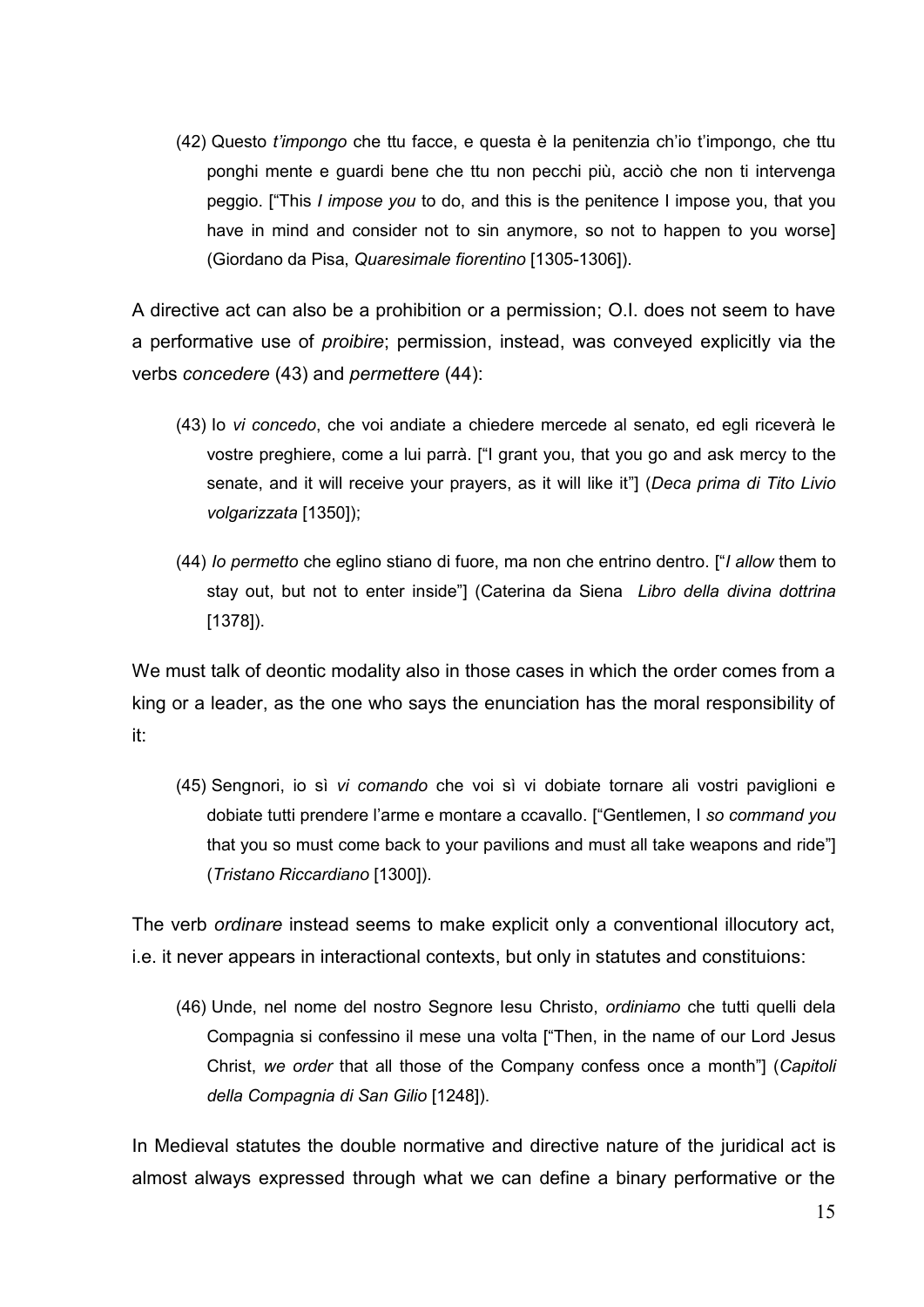kind *statuiamo e ordiniamo*, "we decree and order"; indeed, we find even three or more performatives in sequence:

(47) Ancho *dicemo*, *stantiamo* e *ordenamo* che onni persona debbia venire ala compania ella festa de Santo Antonio. ["Also we *say*, *decree* and *order* that every person must come to the company in the feast of Saint Anthony"] (*Capitoli Disciplinati di Sant'Antonio* [1366]).

A recurring feature is the presence of several performative formulas, all synonyms:

(48) Anche *ammoniamo e ordiniamo* che se alcuno di questa Compagnia morisse, sia tenuto di lasciare per la sua anima ala Compangnia iij libbre di candelotti. ["Also *we urge and order* that if any of this Company died, he is obliged to leave for his soul to the Company iij pounds of candles"] (*Capitoli della Compagnia di San Gilio*  [1248]).

As I considered mainly normative texts, we can say that prescription can be an obligation, a permission, and a prohibition. According to the prescriptive status we have a different choice of the verb; as to the choice of the mood, the verb is subjunctive present (with jussive value, deontic then), often in the form "modal verb  $+$ infinitive":

- I. Obligation (*dovere* "must"):
	- (49) Et se essi, a le mani de li quali deverranno, sanno scrivere, overo alcuno di lor sa, neuno notaio *debiano* seco *avere.* ["And if they, to the hands of which they must, can write, or some of them can, no notary *they must have* along"] (*Costituto del comune di Siena volgarizzato* [1310]).
- II. Permission (potere "can", essere lecito "be licit"):
	- (50) Et se contra ciò facessero, *sia licito* ad uno del consiglio ragunare il consiglio et sei buoni huomini dela Compagnia insiememente col frate, e privare questo cotale, osia questi cotali capitani, del loro officio. ["And if against that they acted, *it is licit* to one of the council to gather the council and six good men of the Company and the friar, and deprive this man, or those captains, or their office"] (*Capitoli della Compagnia di San Gilio* [1248]);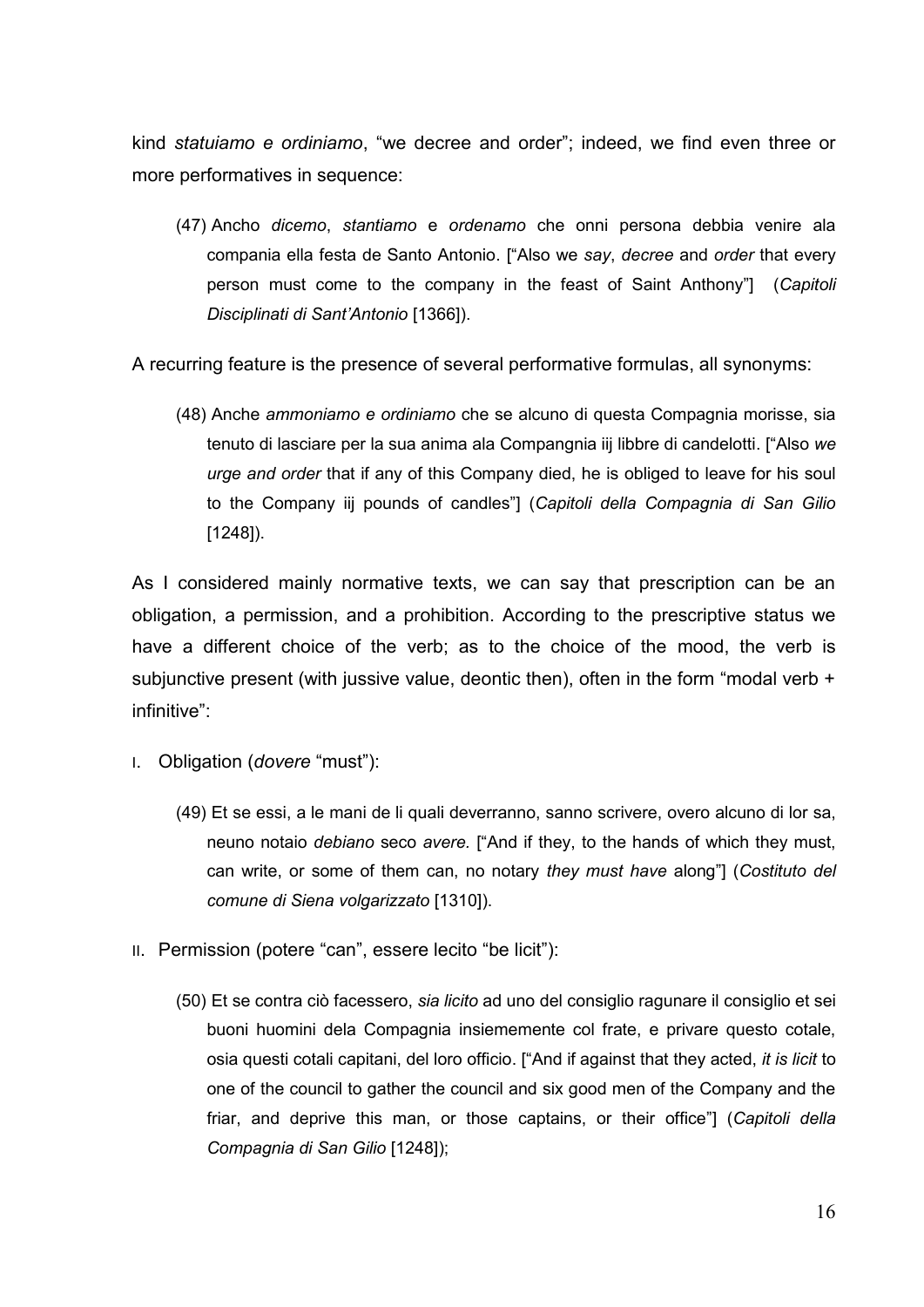- (51) Et se vorrà el signore mesurare o vero fare mesurare dal fante, o vero fanti, *possa* et *sia licito* a llui. ["And if he Lord wanted to measure or make the infantryman measure, or infantrymen, *may and be licit* to him"] (*Costituto del comune di Siena volgarizzato* [1310]).
- III. Prohibition (non potere "cannot", essere vietato "be forbidden"):
	- (52) Et se non pagasse, *sia divietato* dell'arte in fine a tanto che pagasse. ["And shouldn't he pay, be him forbidden form the art until he pays"] (*Breve dell'arte della lana di Pisa* [1304]);
	- (53) Et se avenisse che missere lo capitano del Comune et del Popolo di Siena andasse nell'oste, overo cavalcata per lo Comune di Siena, overo ad altre parti, non possa essere a·llui ordinato overo conceduto magiore salario che di sopra *sia detto.* ["And should it happen that the captain of the Comune and the People of Siena went to the host, or ride throughout the Comune of Siena, or elsewhere, cannot him be ordered or granted more salary than above *it is said*"] (*Costituto del comune di Siena volgarizzato* [1310]).

As noticeable, in all these examples the modal occurs within a conditional construction. This does not mean that we have an overlapping of two modal categories, dynamic (a circumstance is presented) and deontic (it is stated what it is necessary to deploy in case such circumstance occurs), simultaneously expressed by the enunciation. As remembered by Von Fintel (2006: 26)

> *[…] it is a mistake to analyze such structures as involving two layered operators: a conditional construction embedding or embedded in a modal construction. Rather, the idea has been to say that in such sentences, the if-clause does not supply its own operator meaning but serves as a "restriction" on the modal base of the modal operator.*

Then, the modality expressed here is the deontic one: the conditional protasis has the only function to "restrict" among all the possible circumstances the one in which a precise juridical norm has validity. In any case, not necessarily a norm has a value of prescription; in case of "possibility" it is the semantics of the verb in the protasis that determines this situation, while the apodosis still has the verb in the subjunctive mood (which in normative contexts has often imperative meanings):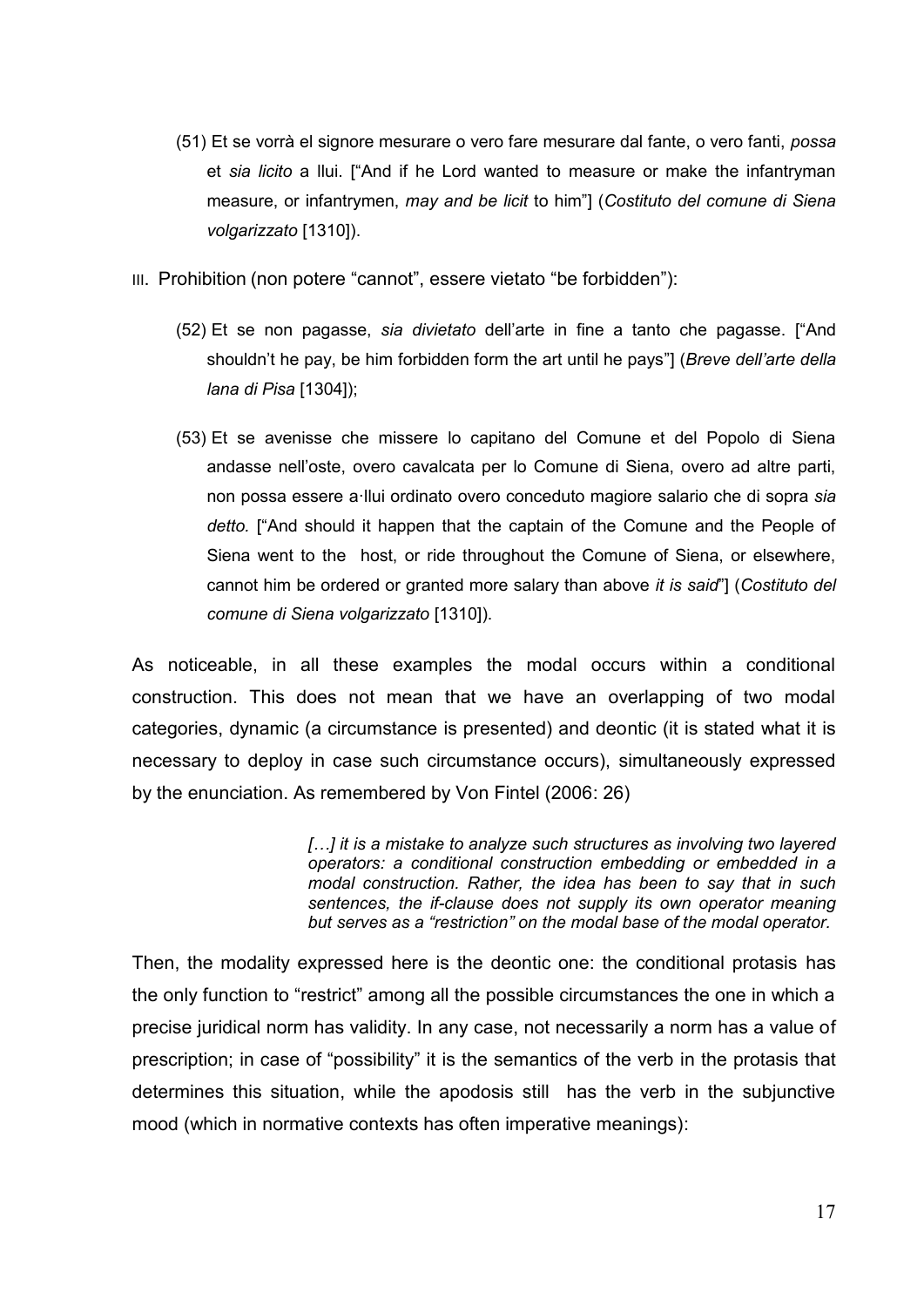(54)Et queste cose *si facciano*, se *piacerà* a li omini de le dette contrade. ["And these things *shall be done*, if it please the men of those contradas"]

In the statutes the deontic modality is expressed by "*essere* + *da* + infinitive" (55) and "*avere* + *a* + infinitive" (56):

- (55) Et nel detto consèllio proponere che *sia da fare*, di comprare grano per lo comune et di fare dogane di grano, o non. ["And in the mentioned council propose what it is to be done to buy wheat for the Comune and to make customs of wheat, or not"] (*Costituto del comune di Siena volgarizzato* [1310]);
- (56) E per saramento el notaio de' consoli ogne mese riduca a memoria loro *quello che gli hanno a fare.* ["And upon oath the notary of the consuls each month reminds them *what they have to do*"] (*Statuto dell'Arte di Calimala* [1334]).

Nowadays, these periphrases are no longer present in standard Italian; this reflects the fact that, historically, markers expressing deontic modality tend to vanish.

### 6. Buletic modality

It concerns what is necessary or possible, considering the desire or will of the one who speaks the enunciation, and manifests mostly via the use of the performative of the verb *volere*; but also other verbs (*chiedere* "to ask", *clamare* 'to call', *domandare* "to ask", etc.):

(57) Io *voglio* che tu mi dichi cui figliuolo io fui. *["I want* you to tell me to whose son I am"] (*Novellino* [1300]).

These examples prove that it is not always clear the boundary between deontic and buletic modality (the latter is often considered within the first). In a old venetian *testamento*, last will and testament, personal will and moral obligation are tied:

(58) Item *voio et ordino* que la dita mia muier sia tenuta da far cantar messe per anima mia. ["Also I *want and order* that the mentioned wife of mine is compelled to make sing masses for my soul"] (*Testamento Marino da Canal* [1282]).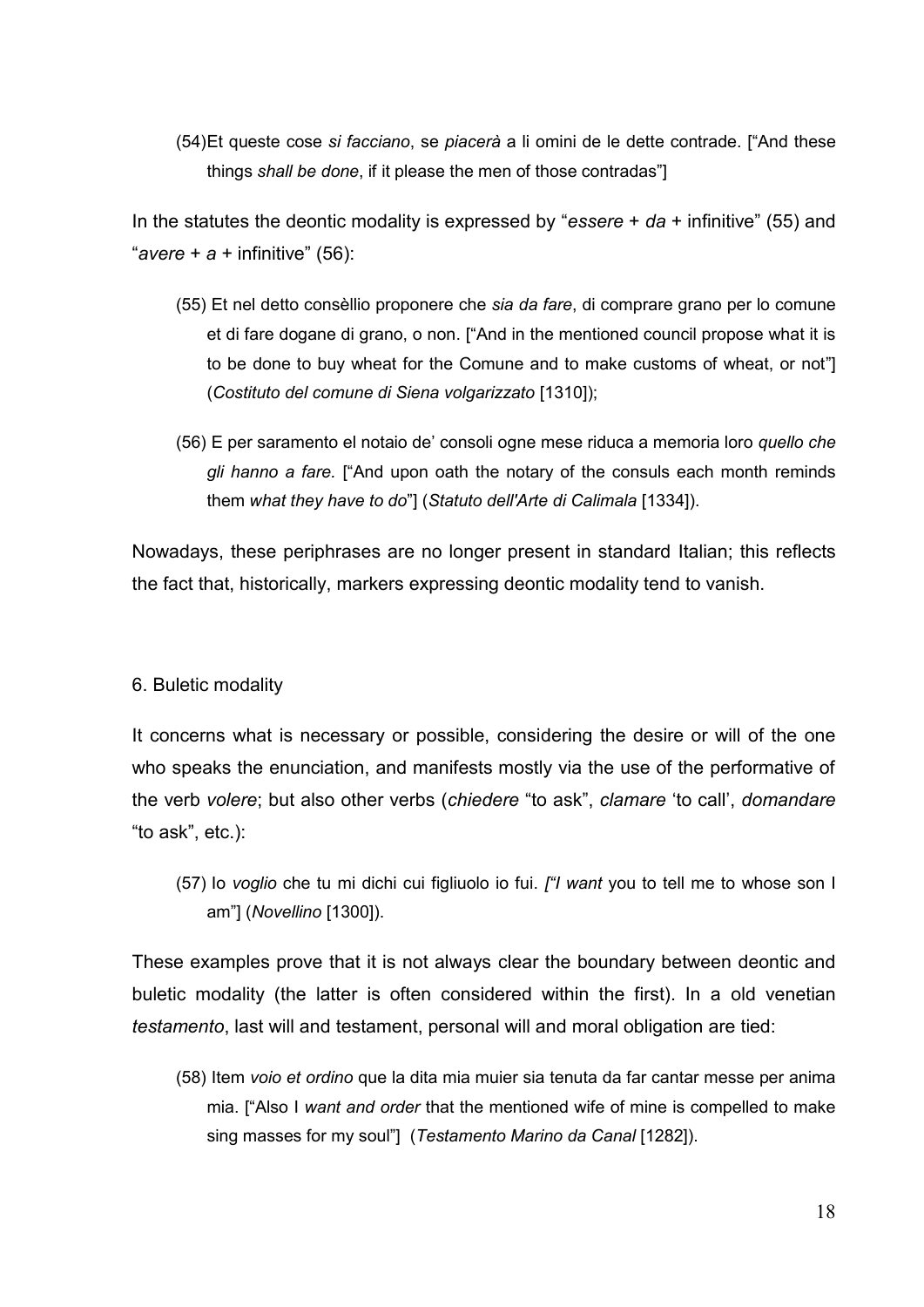Already in O.I. will or desire could be expressed using the hedging function of the epistemic markers:

(59) E inpercioe sì *mi pare* che noi abiamo a rrimanere in questo diserto, inn uno bello luogo e dilettevole, lo quale uno barone di Cornovaglia lo fecie fare per una sua donna. ["And so *it seems to me* that we have to remain in this desert, in a nice place and pleasant, that a baron of Cornwall had done for a woman of his"] (*Tristano Riccardiano* [1300]).

One could speak of a counter-buletic modality in the cases where it is expressed the non-will to perform an act; we then have the conditional usage of the verb *potere*:

(60) Io *potrei* nominare assai principi, che diritta via lasciarono senza ragione, però che ira, o pietà gli ha presi senza ragione. Ma io voglio meglio parlare di ciò che i savi uomini anziani hanno fatto di questa. ["*I could* mention many princes, who left the right path without reason, as anger or pity has taken them without reason. But I better want to talk of what wise old men have done of it"] (B. Latini *Rettorica* [1261]).

Another form of buletic modality is the one which can be expressed also via commissive explicit performatives:

(61) vi *prometto* che io anderò al grande diserto a servire a Dio. ["I promise you that I will go to the grat desert to serve God"] (*Tavola ritonda* [1350]).

# 7. Teleological modality

Teleological modality concerns those actions which can (or it is necessary to) be performed in order to achieve a stated purpose: in such sense it represents a particular type of dynamic modality. The linguistic expressions of this modality are the same characterizing deontic modality and in particular the verb *dovere* or other expressions recalling the semantic area of "necessity":

(62) Non *vi déi ritenere* li dolori mondani, li quali affliggono l'anima e sono acqua salsa, che non fa pro', ma danno. Ma *devi tenere* buone acque, cioè l'acqua del dolore de' peccati. Quella è buona acqua *da tenere* nel giardino dell'anima tua. ["You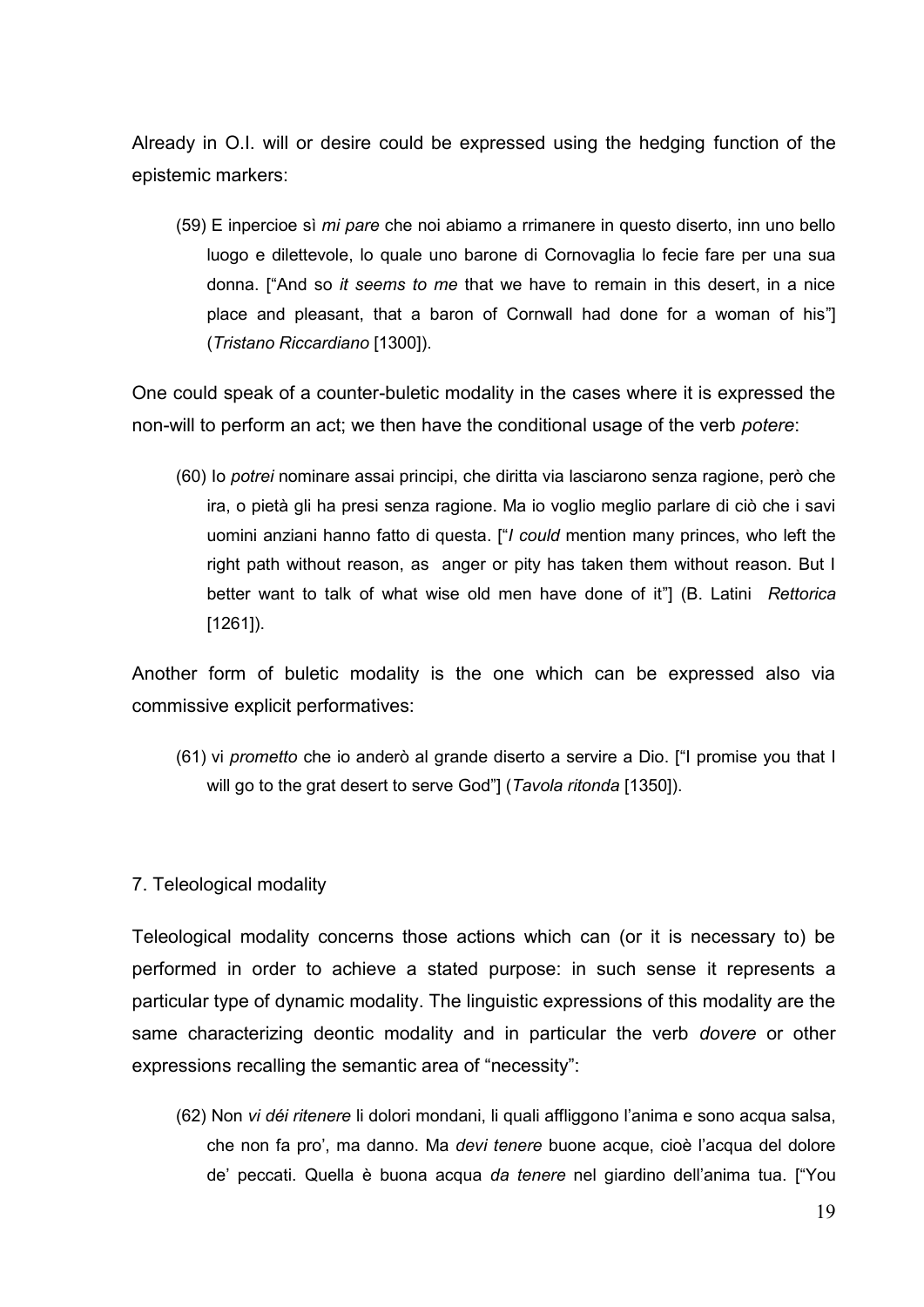*must not keep there* the secular pains, who afflict the soul and are salty water, which makes no good but damage. But *you must keep* good waters, that is the water of the sorrow of the sins. That is good water *to keep* in the garden of your soul"] (Giordano da Pisa, *Prediche sul Secondo capitolo del Genesi* [1308]).

It shall be stressed that telelogical modality undergoes the semantics of the so-called "anankastic conditionals"<sup>xi</sup> and manifests when one wants to give instructions or advice:

- (63) E quello a che s'accorda la maggior parte della gente che sono nel consiglio, *debbe* essere fermo e stabile, e così *dee* scrivere il notaio, *se è mestieri* per meglio chiarire la bisogna. ["At on what agrees the majority of the people who are in the council, he must be firm and stable, and so must write the notary*, if it is necessary* to better clarify what needed"] (*Tesoro Volgarizzato* [1300]).
- (64) se tu *vuogli essere* partefice di questo beneficio, o maleficio che sia, tu te ne *puoi andare* dritto nella camera, e là sanza parlare punto, entra nel letto, e fa' ragione d'essere me, ché quanto io, n' ho assai per istanotte. ["If you *want to be* part of this benefit, or disadvantage it may be, you *can go* straight to you room, and there without talking at all, enter the bed, and pretend you are me, because as to me, I have had enough for tonight"] (Sacchetti *Trecentonovelle* [1400]).

As noticeable, the apodosis is characterized by modal expressions conveying a "need", but also a possibility. To be ascribed, finally, to the teleological (not deontic) modality are those enunciations in which "weak" directive performatives appear:

(65) E però, carissima in Cristo, mi *vi raccomando* che voi preghiate Cristo per me misaro peccatore And yet, dearest in Christ, ["*I advise you* to pray Christ for me miserable sinner"] (Colombini, *Lettere* [1367]).

Here the authority of command is not present; the subjunctive sentence "che voi preghiate" governed by the performative verb expresses a content which is desirable for the gaining of a specific goal.

### 8. Conclusions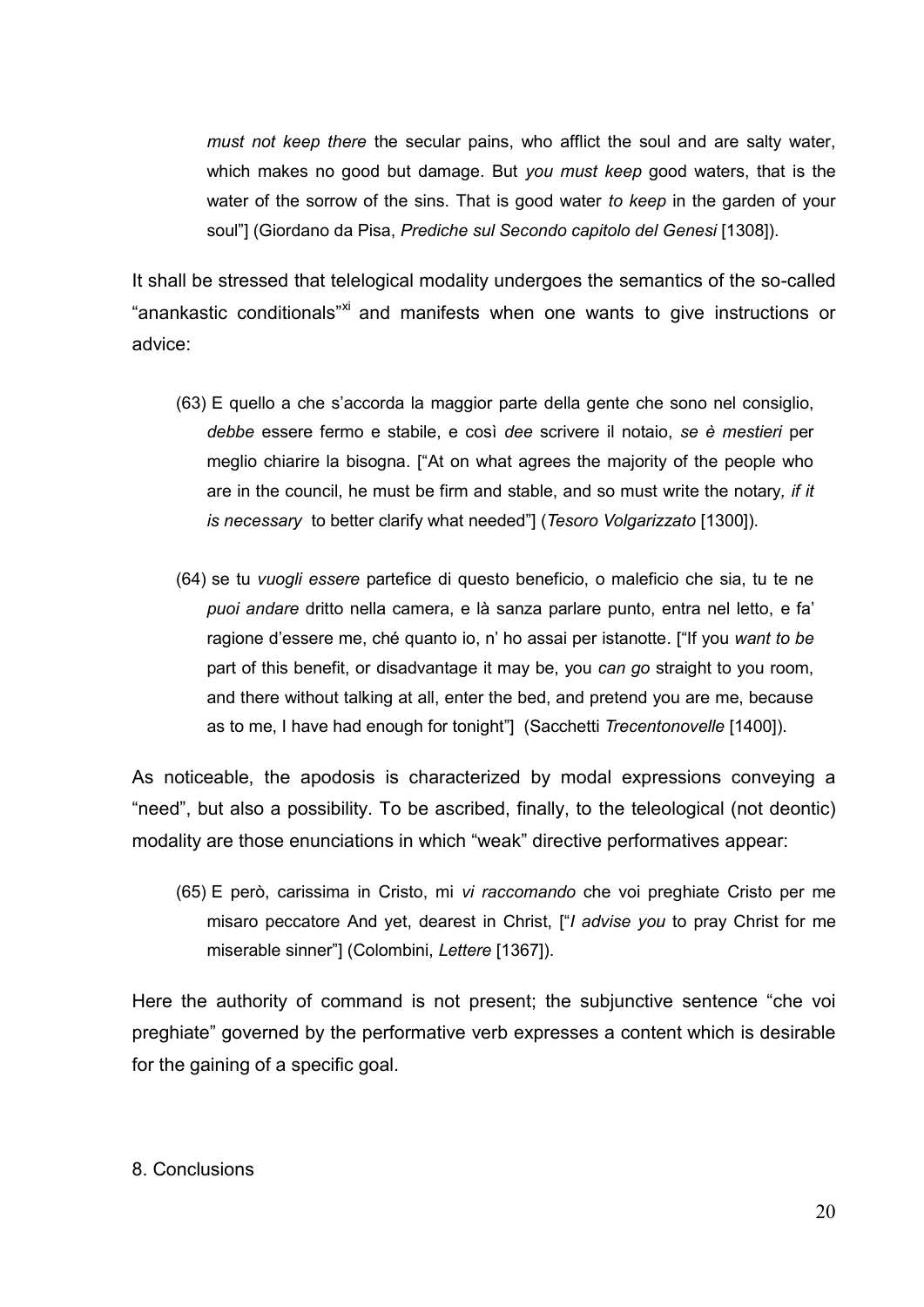What I tried to provide with this short contribution is a description of the main means Old Italian had available to the expression of modality. In the light of the data here commented, it is possible to conclude that in O.I.: *a*) modality prefers the use of lexical means, in particular the use of propositional attitude verbs (epistemic modality) and performative formulas (deontic modality); *b*) conditional mood and compound future can express epistemic modality (even if the range of functions is much reduced compared to present situation); *c*) it is strongly diminished the number of adverbs expressing epistemic modality (basically, *forse* and *certo* only) and there are no clear evidences that O.I. had developed the tripartite system of the certainty scale ('certainly', 'possibly', 'perhaps'); *d*) it is not possible to state with absolute certainty, given the so far very rare records, that the modal verbs *potere* and *dovere* have developed, in the ancient phase of Italian, full epistemic-evidential values;<sup>xii</sup> e) the polysemy of the markers of modality is, despite that far in time, already remarkable.

#### References

BYBEE, JOHAN, PERKINS, REVERE & PAGLIUCA, WILLIAM. *The evolution of grammar: Tense, aspect and modality in the languages of the world.* Chicago: The University of Chicago Press, 1994.

CORNILLIE, BERT. & PIETRANDREA, PAOLA. *Modality at work. Cognitive, interactional and textual functions of modal markers*. *Journal of Pragmatics* 44, 15, 2012, pp. 2109-2115.

- *CorpusOVI. Corpus OVI dell'Italiano antico*, Istituto dell'Opera del Vocabolario Italiano. url: http://gattoweb.ovi.cnr.it.
- DARDANO, MAURIZIO. "Il campo della ricerca". In Idem (ed.), *Sintassi dell'italiano antico. La prosa del Duecento e del Trecento,* Roma: Carocci, 2012.

VON FINTEL, KAI. "Modality and Language". In Donald Borchert (ed.), *Encyclopedia of Philosophy*, second edn, MacMillan, Detroit, 2006, pp. 20-26.

KRONNING, HANS. *Modalité, cognition et polysémie : sémantique du verbe modal devoir. Acta Universitatis Upsaliensis* (Studia Romanica Upsaliensia 54), 1996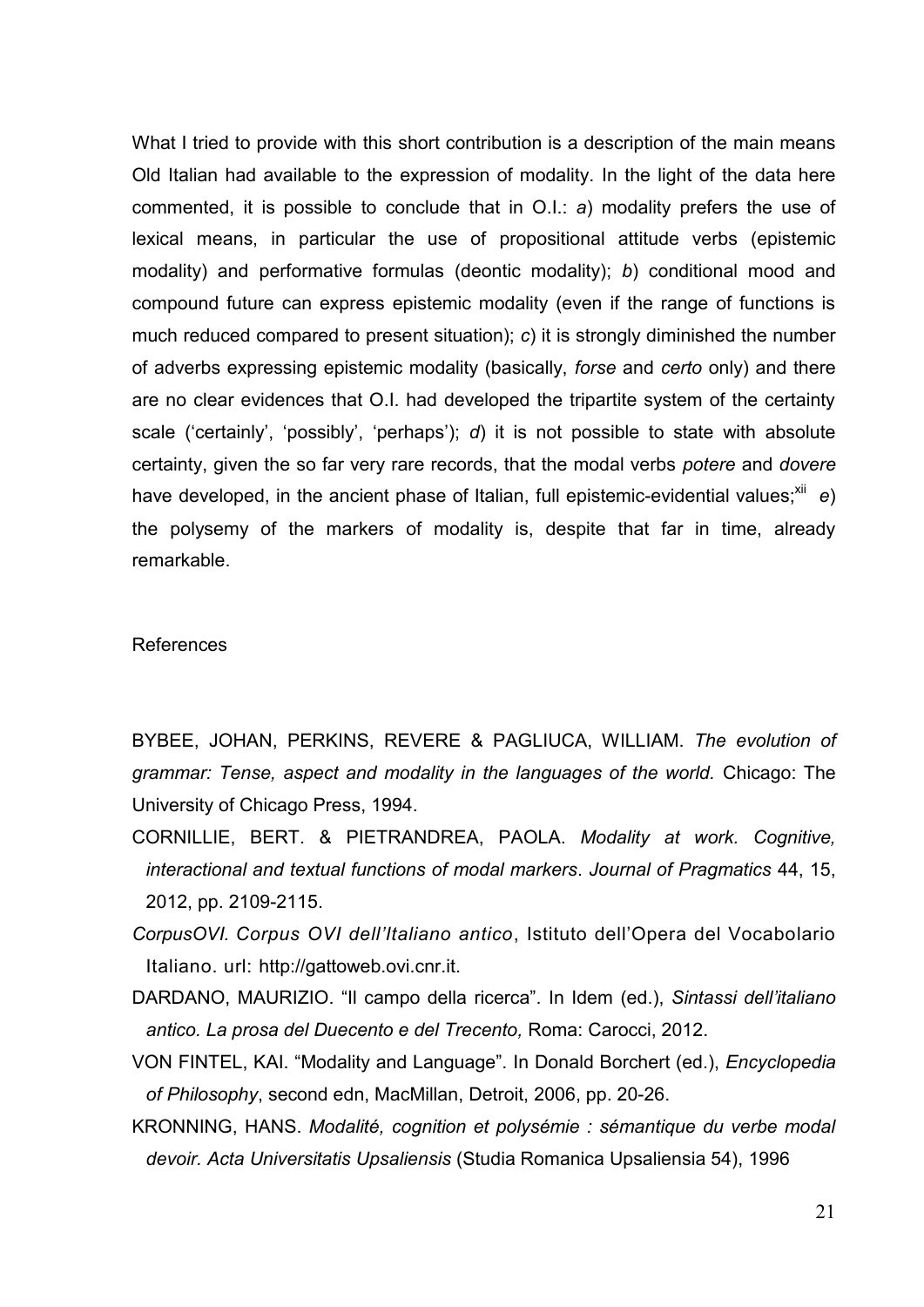- KRONNING, HANS. "Modalité et évidentialité". In Merete Birkelund, Gerhard Boysen & Poul Søren Kjærsgaard (eds), *Aspects de la modalité*, Tübingen: Max Niemeyer, 2003, pp. 131-151.
- MAGNI, ELISABETTA. "Mood and Modality". In Philip Baldi & Pierluigi Cuzzolin (eds), *New Perspectives on Historical Latin Syntax*. *Volume 2: Constituent Syntax: Adverbial Phrases, Adverbs, Mood, Tense*. Berlin/New York: Mouton de Gruyter, 2010, pp. 193-275
- NARROG, HEIKO. *Modality, Subjectivity and Semantic Change: A Cross-Linguistic Perspective*. Oxford: O. University Press, 2012.
- NUYTS, JAN. *Epistemic Modality, Language, and Conceptualization A cognitivepragmatic perspective*, Amsterdam: John Benjamins, 2001.
- NUYTS, JAN. "Modality: Overview and linguistic issues". In William Frawley (ed.), *The expression of modality*, Berlin: Mouton de Gruyter, 2006, pp. 1-26
- PALMER, FRANK. *Mood and Modality*, 2nd ed. Cambridge University Press, 2001.
- PIETRANDREA, PAOLA. *Epistemic Modality. Functional Properties and the Italian System*. Amsterdam: John Benjamins, 2005.
- RICCA, DAVIDE "*Soggettivizzazione* e diacronia degli avverbi in -mente: gli avverbi epistemici ed evidenziali". In Romano Lazzeroni & alii (eds), *Diachronica et Synchronica. Studi in onore di Anna Giacalone Ramat*. Pisa: Ets, 2008, pp. 429- 452.
- RICCA, DAVIDE. "Il sintagma avverbiale". In Giampaolo Salvi & Lorenzo Renzi (eds), *Grammatica dell'italiano antico*. Bologna: il Mulino, 2010, pp. 715-754.
- ROCCI, ANDREA. *La modalità epistemica tra semantica e argomentazione*. Milano: I.S.U. Università Cattolica, 2005.
- SALVI, GIAMPAOLO / RENZI, LORENZO. *La Grammatica dell'italiano antico*. Una presentazione. *Studi di grammatica italiana*, 2010-2011, 29-30, pp.1-34.
- SQUARTINI MARIO. The internal structure of evidentiality in Romance. *Studies in language* 25, 2001, pp. 297-334.
- SQUARTINI, MARIO. La relazione semantica tra Futuro e Condizionale nelle lingue romanze. *Revue Romane* 39, 2004, pp. 68-96.
- SQUARTINI, MARIO. Lexical vs. grammatical evidentiality in French and Italian. *Linguistics* 46, 5, 2008, pp. 917-947.
- SQUARTINI, MARIO. "Il verbo". In Giampaolo Salvi & Lorenzo Renzi (eds),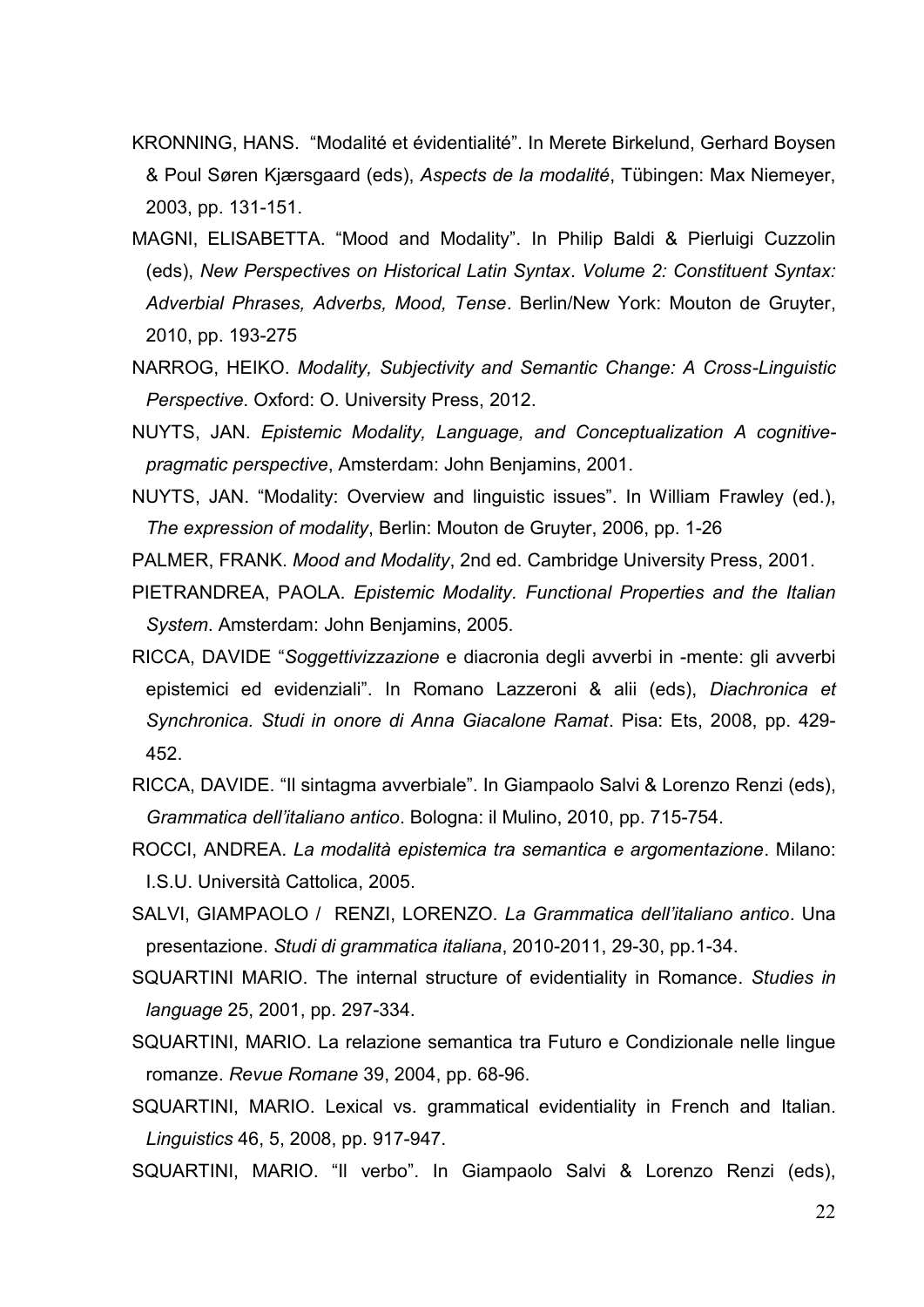*Grammatica dell'italiano antico*, Bologna: il Mulino, 2010, pp. 511-545.

- SQUARTINI, MARIO. "L'espressione della modalità". In Giampaolo Salvi & Lorenzo Renzi (eds), *Grammatica dell'italiano* antico, Bologna, il Mulino, pp. 583-590.
- VON STECHOW, ARNIM, KRASIKOVA, SVETA, PENKA, DORIS. *"Anankastic Conditionals Again"*. In Torgrim Solstad, Altle Grønn & Dan Haug (eds), *A Festschrift for Kjell Johan Sæbø – In Partial Fulfilment of the Requirements for the Celebration of his 50th Birthday*: Oslo, pp. 151–171.
- TOMASIN, LORENZO. Qu'est-ce que l'italien ancien?. *La lingua italiana. Storia, strutture, testi*, 9, 2013, pp. 1-18.
- TRAUGOTT, ELIZABETH. "On the rise of epistemic meanings in English: An example of subjectification in semantic change". *Language* 57, 1989, pp. 33-65.
- TRAUGOTT, ELIZABETH. "Historical aspects of modality". In William Frawley (ed), *The Expression of Modality*, Berlin: Mouton de Gruyter, 2006, pp. 107-139.
- WILLET, THOMAS. A cross-linguistic survey of the grammaticalization of evidentiality. *Studies in Language*, 12, 1988, pp. 51-97.

 $\frac{1}{2}$ 

<sup>&</sup>lt;sup>i</sup> It is not possible here to consider all the various theories, some of them in strong opposition, ensued in the years; for a short overview see Narrog (2012) and Cornillie/Pietrandrea (2012), who also propose a new textual and interactional account of modality. See Traugott (2006) for the study of modality from an historical perspective.

<sup>&</sup>lt;sup>ii</sup> In the quoted examples, I will mention only the author (when not anonymous works) and the title of the work with no other bibliographical references as they are easily obtainable by the archive itself.

III In the examples quoted, I will mention only the author (when not anonymous works), the title and the presumptive of the work with no other bibliographical references as they are easily obtainable by the archive itself.

iv Here a record obtained via Google: « falle fare una visita, *possibilmente* sta male...» 'tell her to go to the doctor, *possibly* she is ill'.

On the expression of epistemic modality in Italian see in particular Pietrandrea (2005) and Rocci (2005). For O.I. see Squartini (2010: 583ff).

vi Nuyts (2006: 11): «That the relation between evidentiality and epistemic modality should be problematic is not surprising: there is a logical connection between them in the sense that epistemic judgments are conceptually based on evidence, and evidentials refer to types of the latter». For studies on evidentiality in Italian, see, among the others, Squartini (2001, 2004, 2008).

vii Magni (2010: 215) gives to *potest* an epistemic value*: non esse seruos peior hoc quisquam potest / nec magis uersutus nec quo ab caues aegrius* 'a more rascally servant than this one of mine cannot be found, or a more wily one, or one harder to guard against' (Plaut *Asin* 118-119, English Translation by Magni). Nevertheless this interpretation, given the co-textual information, does not seem possible.

On this topic see, among the others Kronning (2003) who stresses the fact that these markers are inherently bi-categorial.

 $\frac{1}{x}$  This tripartition is roughly inspired to the schema provided by Willet (1988).

x See also Ricca (2008) for a wide overview on the diachrony of some epistemic and evidential adverbs in Italian.